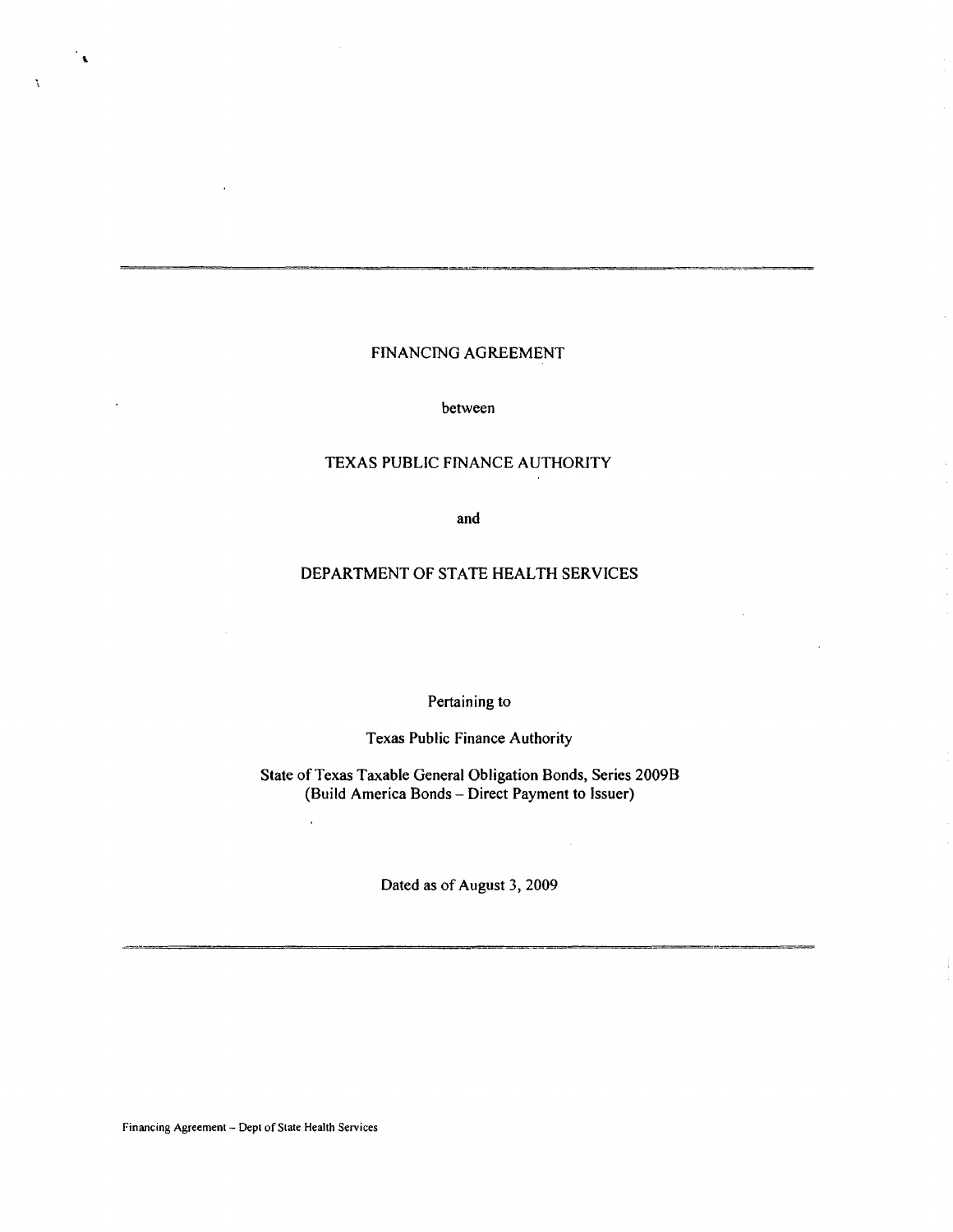## **TABLE OF CONTENTS**

Page Number

#### **ARTICLE I**

## DEFINITIONS AND OTHER PRELIMINARY MATTERS

### **ARTICLE II**

#### GENERAL REPRESENTATIONS AND WARRANTIES

#### **ARTICLE III**

## THE PROJECT

| SECTION 3.07 |  |
|--------------|--|
|              |  |
|              |  |
|              |  |
|              |  |
|              |  |
|              |  |

#### **ARTICLE IV**

#### THE BONDS

#### **ARTICLE V**

#### PARTICULAR AGREEMENTS

 $\frac{1}{2} \frac{1}{3} \frac{1}{3}$ 

 $\tilde{\gamma}$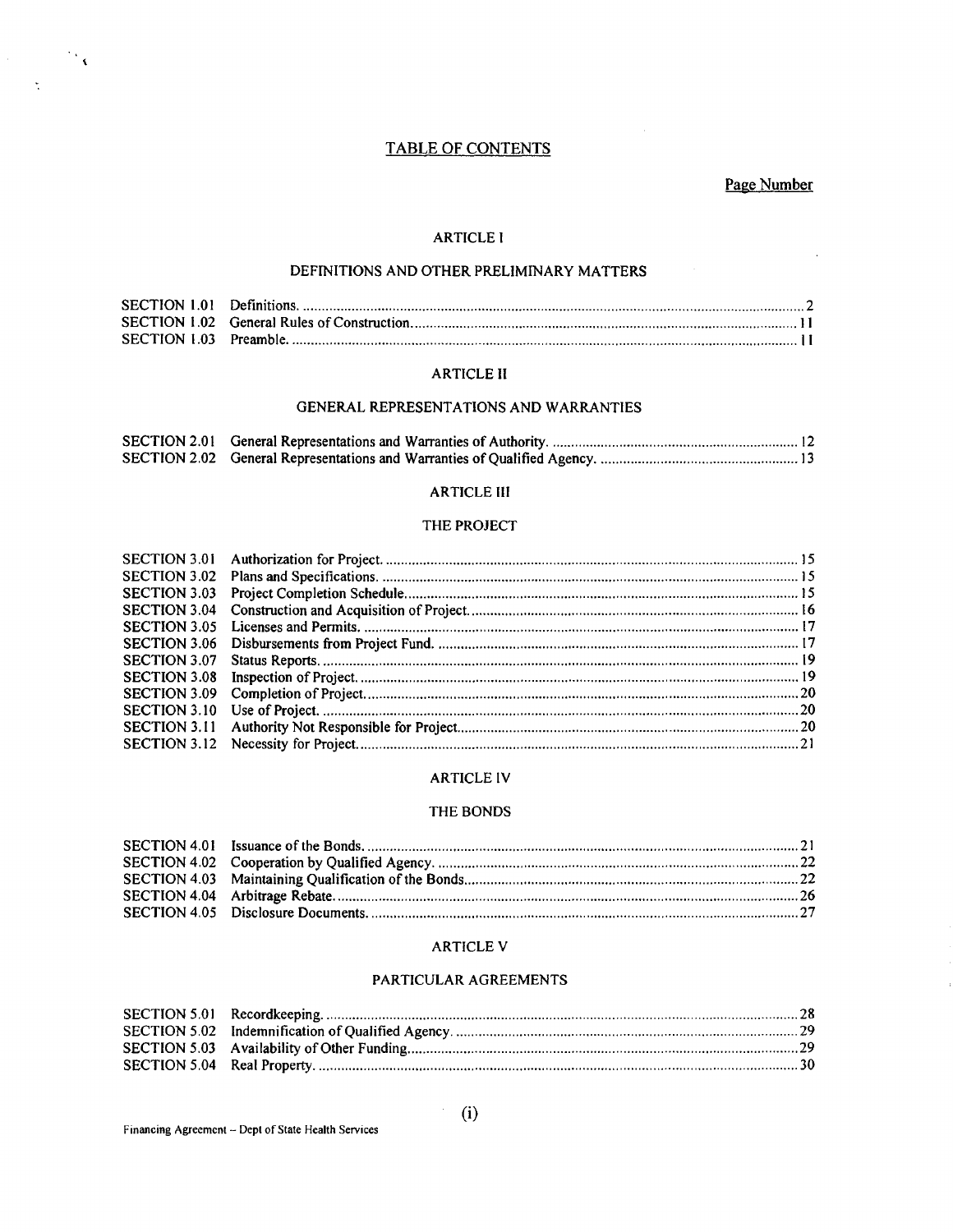# ARTICLE VI

 $\sim 10^{-10}$ 

# MISCELLANEOUS PROVISIONS

| EXHIBIT A        | Description of the Project               |
|------------------|------------------------------------------|
| <b>EXHIBIT B</b> | Project Completion Schedule              |
| <b>EXHIBIT C</b> | Governmental Project Approvals           |
| <b>EXHIBIT D</b> | Form of Disbursement Certificate         |
| <b>EXHIBIT E</b> | Monthly Status Report Information        |
| <b>EXHIBIT F</b> | Form of Project Completion Certificate   |
| <b>EXHIBIT G</b> | Form of Project Substitution Certificate |
|                  |                                          |

 $\label{eq:2.1} \frac{1}{\sqrt{2}}\int_{\mathbb{R}^3}\frac{1}{\sqrt{2}}\left(\frac{1}{\sqrt{2}}\right)^2\frac{1}{\sqrt{2}}\left(\frac{1}{\sqrt{2}}\right)^2\frac{1}{\sqrt{2}}\left(\frac{1}{\sqrt{2}}\right)^2.$ 

 $\frac{1}{2} \frac{1}{\sqrt{2}}$ 

 $\Delta$ 

 $\sim$   $\sim$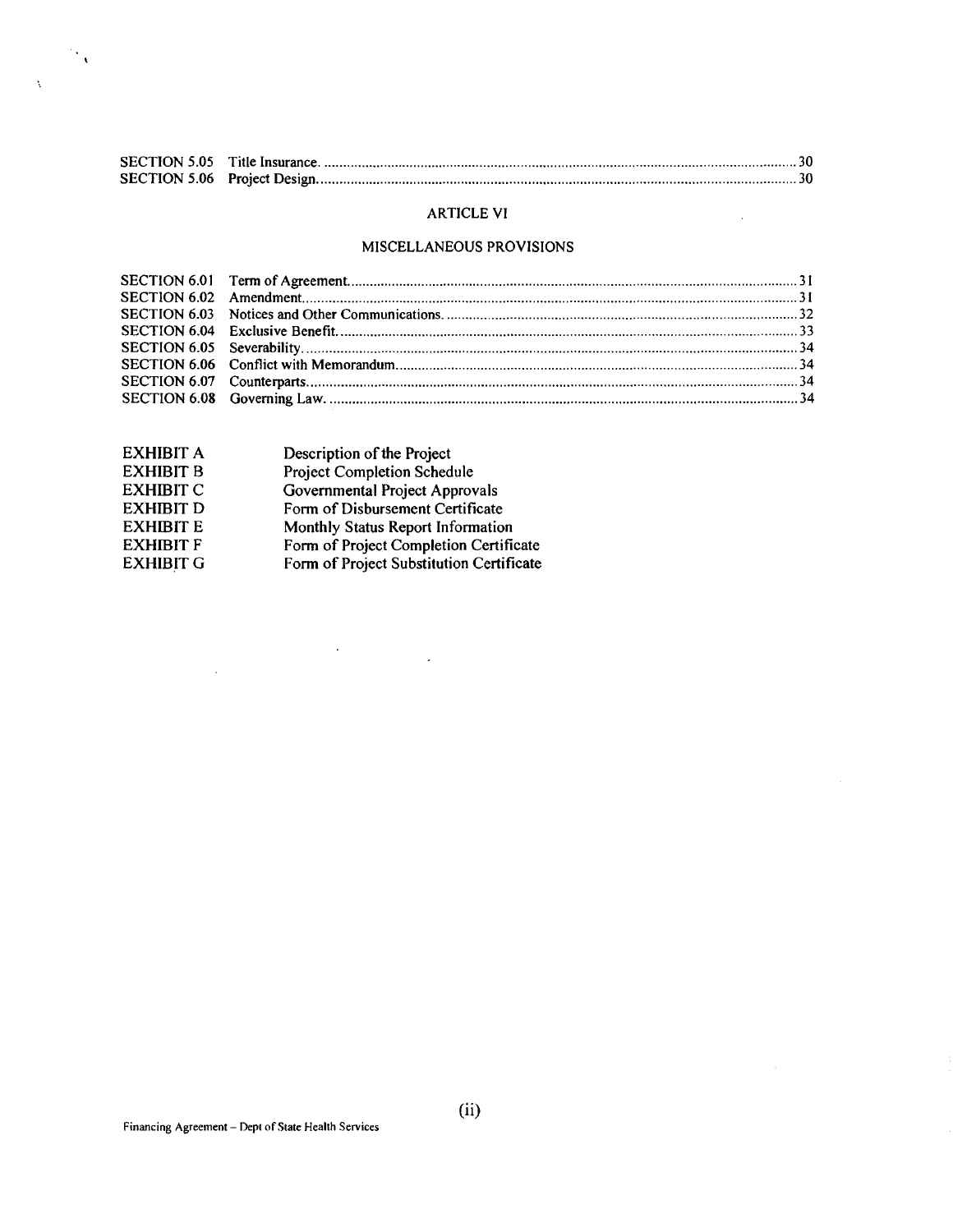#### FINANCING AGREEMENT

FINANCING AGREEMENT, dated as of August 3, 2009, between the TEXAS PUBLIC FINANCE AUTHORITY (the "Authority") and the DEPARTMENT OF STATE HEALTH SERVICES (the "Qualified Agency") to provide for the financing of certain projects related to the Texas Public Finance Authority State of Texas Taxable General Obligation Bonds, Series 2009B (Build America Bonds- Direct Payment to Issuer) (the "Bonds") issued pursuant to a resolution adopted by the Board of Directors of the Authority on August 3, 2009 (the "Resolution");

#### WITNESSETH:

WHEREAS, the Authority is authorized to provide financing of certain projects (hereinafter defined) for certain agencies of the State of Texas through the issuance of the Bonds. Pursuant to certain provisions of the Texas Constitution and other statutory and regulatory authorities including, but not limited to, Article III, Sections 50-f and 50-g of the Texas Constitution, Chapters 1201, 1232, and 1371 Texas Government Code, and any regulations promulgated by the Authority thereunder (collectively, the "Authorizing Law");

WHEREAS, one or more projects of the Qualified Agency have been authorized in appropriations by the Legislature of the State of Texas;

WHEREAS, the parties desire to provide for the financing by the Authority of certain projects for the Qualified Agency;

NOW, THEREFORE, in consideration of the premises, the parties hereto agree as follows:

#### ARTICLE I

#### DEFINITIONS AND OTHER PRELIMINARY MATTERS

SECTION 1.01 Definitions.

 $\mathcal{C}_{\mathbf{A}}$ 

 $\lambda$ 

Except as otherwise provided in this Financing Agreement, the capitalized terms in this Financing Agreement shall have the meanings specified in this section unless the context requires otherwise.

*Agency Act* -Chapters 551 and I 000, Texas Health and Safety Code, as amended.

*Appropriation Act* – HB1, Article IX, Acts  $80<sup>th</sup>$  Legislature, R.S. (2007), and any other act of the Legislature appropriating funds for the Project to the Qualified Agency.

*Authority-* the Texas Public Finance Authority or any successor thereto.

*Authority Regulations-* the regulations of the Authority in Part X, Title 34, Texas Administrative Code.

*Authorized Agency Representative* - the chief administrative officer of the Qualified Agency or any member of the staff of the Qualified Agency designated by the chief administrative officer or by the governing body of the Qualified Agency as an authorized representative.

*Authorizing Law* - means the "Authorizing Law" as defined in the preamble of this Financing Agreement.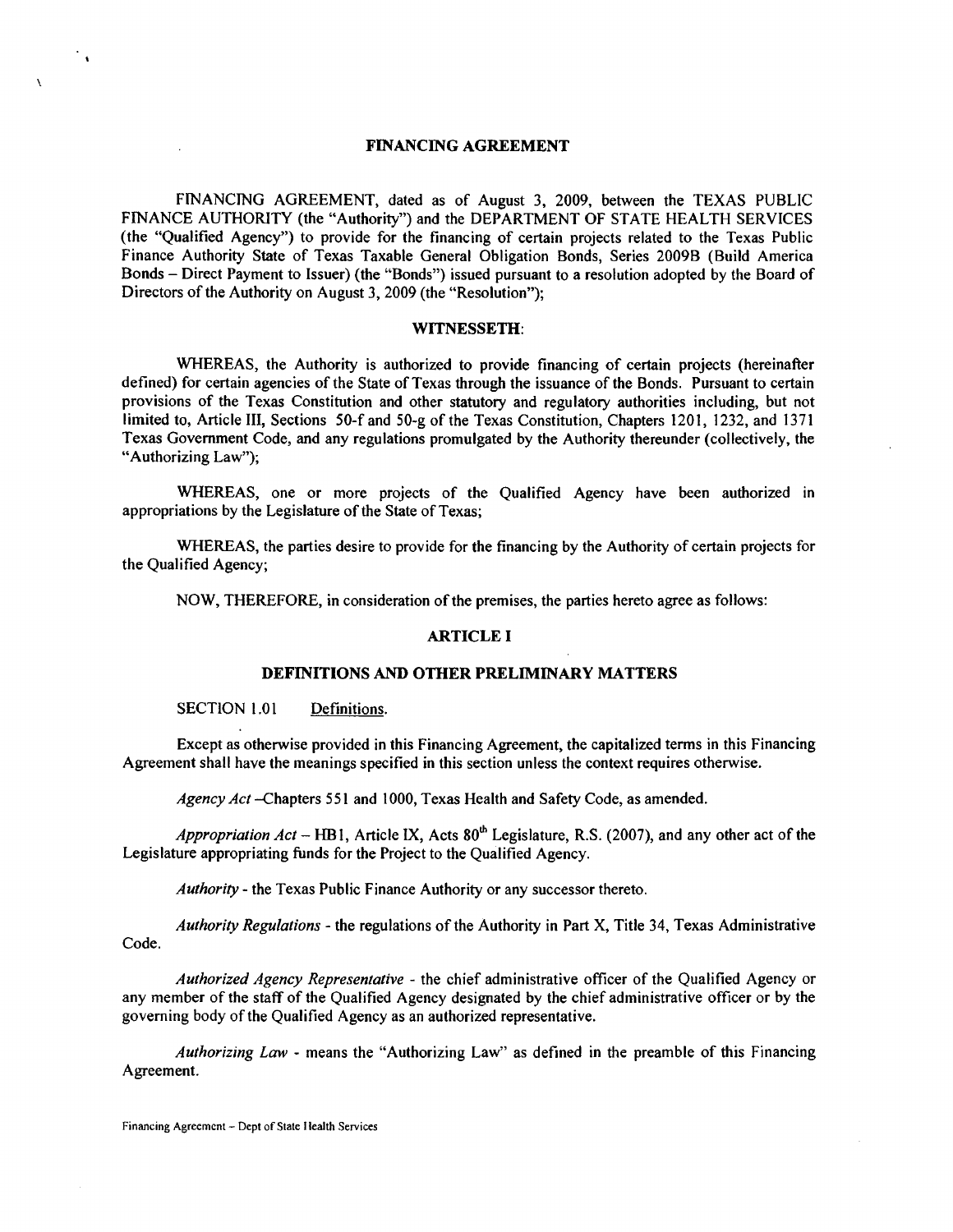*Available Construction Proceeds-* means Proceeds other than Proceeds used to refund the obligations refunded by the Bonds (if any) and to pay issuance costs. For purposes of determining compliance with the spending requirements as of the end of each of the first three spending periods, available construction proceeds include the amount of future earnings that the Qualified Agency reasonably expected as of the issue date.

*Board-* the Board of Directors of the Authority.

 $\ddot{\phantom{1}}$ 

 $\mathbf{r}$ 

*Bond Counsel* - any law firm or firms experienced in matters relating to the issuance of taxexempt obligations, which firm or firms are engaged by the Authority to render services to the Authority as bond counsel.

*Bonds* - the *"Texas Public Finance Authority State of Texas Taxable General Obligation Bonds. Series 2009B (Build America Bonds- Direct Payment to Issuer)"* authorized by the Resolution.

*Business Day* - any day on which the Comptroller is open for business, and:

(1) while the Authority is the Paying Agent/Registrar, on which the Authority is open for business at its principal business office; or

(2) while a Person other than the Authority is the Paying Agent/Registrar, on which financial institutions in the city where the principal corporate trust office of the Paying Agent/Registrar is located are not authorized by law or executive order to close.

*Capital Expenditures* - means the (a) costs of a type that are, at the time the expenditure is paid with respect to the property, properly chargeable to capital account (or would be so chargeable with a proper election or with the application of the definition of placed in service under section 1.150-2(c) of the Regulations) under general federal income tax principles, including costs incurred to acquire, construct, or improve land, buildings, and equipment, and (b) interest on the Bonds that would properly be chargeable to the capital account for the Qualified Agency's financed property in accordance with section 263A of the Code for the production period commencing on the date the interest commenced to accrue with respect to the costs of a particular item of property and ending on (i) in the case of real property, the date on which the development or construction work on such property was completed, and (ii) in the case of personal property, the later of the date on which such item of property was installed or first put in use.

*Closing-* with respect to the Bonds, the concurrent delivery of such Bonds to, or upon the order of, the initial purchaser in exchange for payment therefor.

*Closing Date-* the date of the Closing.

*Code* - the Internal Revenue Code of 1986, as amended, by all legislation, if any, enacted on or before the date on which the Bonds are issued.

*Comptroller-* the Comptroller of Public Accounts of the State of Texas or any successor thereto, including the individual elected to serve as Comptroller of the State, the Deputy Comptroller or such other official designated by law to serve or act in the capacity of the Comptroller.

*Construction Expenditures* - means Capital Expenditures that are allocable to the cost of real property or constructed personal property. Except as provided below, construction expenditures do not include expenditures for acquisitions of interests in land or other existing real property. Expenditures are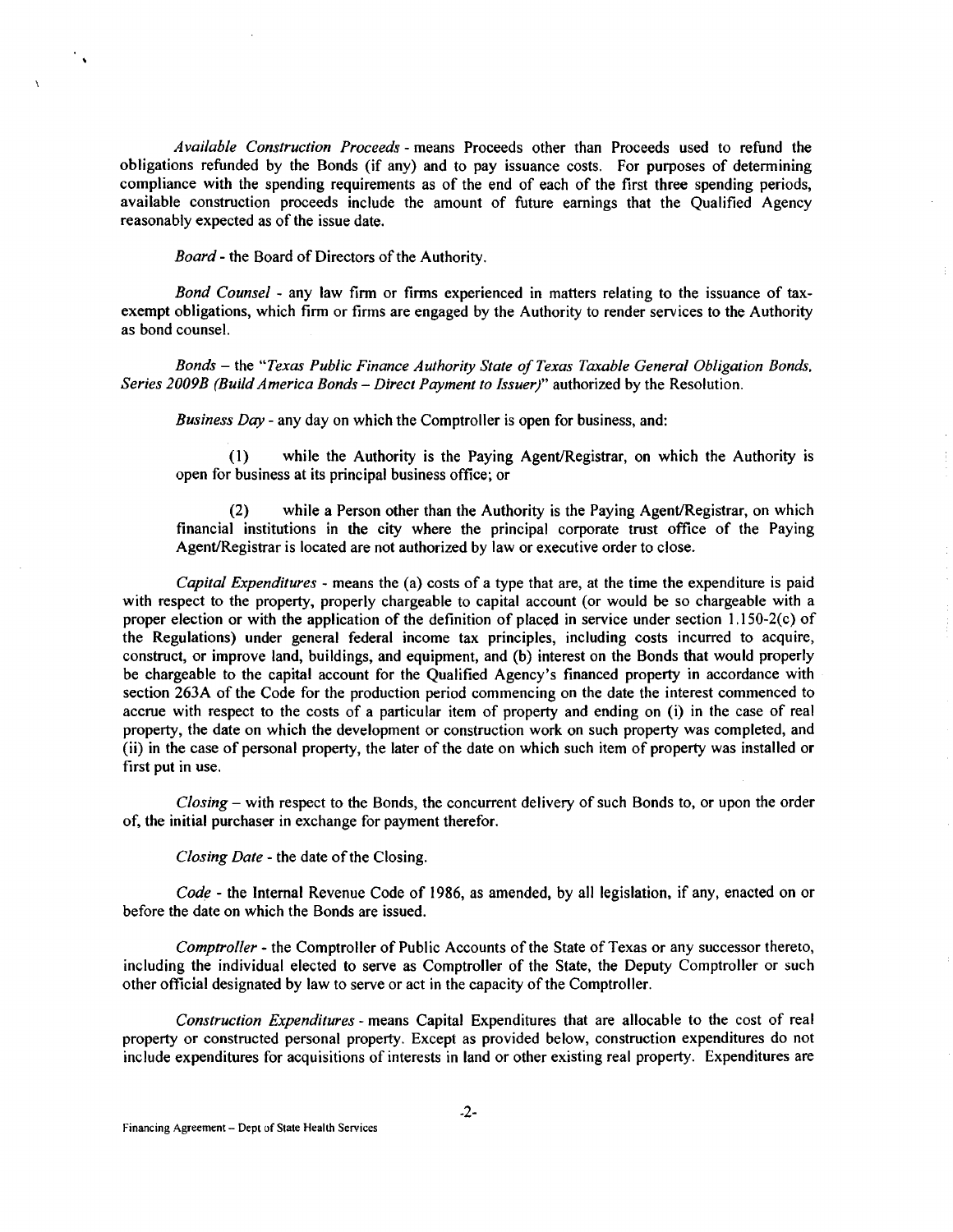not for the acquisition of an interest in existing real property other than land if the contract between the seller and the Qualified Agency requires the seller to build or install the property (e.g., a turnkey contract), but only to the extent that the property has not been built or installed at the time the parties enter into the contract. Constructed personal property means tangible personal property (or, if acquired pursuant to a single acquisition contract, properties) or specially developed computer software if: (i) A substantial portion of the property or properties is completed more than 6 months after the earlier of the date construction or rehabilitation commenced and the date the Qualified Agency entered into an acquisition contract; (ii) based on the reasonable expectations of the Qualified Agency, if any, or representations of the person constructing the property, with the exercise of due diligence, completion of construction or rehabilitation (and delivery to the Qualified Agency) could not have occurred within that 6-month period; and (iii) if the Qualified Agency itself builds or rehabilitates the property, not more than 75 percent of the capitalizable cost is attributable to property acquired by the Qualified Agency (e.g., components, raw materials, and other supplies). Specially developed computer software means any programs or routines used to cause a computer to perform a desired task or set of tasks, and the documentation required to describe and maintain those programs, provided that the software is specially developed and is functionally related and subordinate to real property or other constructed personal property.

*Costs of Issuance* - the "costs of issuance," as provided in the Authorizing Law and defined in the Resolution, incurred in connection with the issuance of the Bonds.

*Disbursement Certificate* - a certificate of the Authorized Agency Representative for the disbursement of funds from the appropriate account of the Project Fund, in substantially the form of Exhibit D of this Financing Agreement.

*Disclosure Documents* - collectively, the Preliminary Official Statement, the Official Statement and any amendments thereto.

*Event of Credit Loss* - any act or omission that could adversely affect the qualification of any Bond as a "Build America Bond" under section 54AA(d) of the Code or a "qualified bond" under section 54AA(g) of the Code.

*Executive Director* - the executive director of the Authority, or any member of the staff of the Authority authorized by the Board to perform the duties of the executive director.

*Facility Contract* - any contract, entered into by the Qualified Agency after the effective date of this Financing Agreement, for the design, engineering, acquisition, construction, equipping, repair, or renovation of any facilities financed for the Qualified Agency in whole or part with proceeds of the Bonds.

*Financing Agreement-* this Financing Agreement, and any amendments hereto.

*Gross Proceeds* - means any Proceeds and any Replacement Proceeds.

*Interest and Sinking Fund* - the fund by that name created pursuant to Section 4.01 of the Resolution for the purpose of paying Bond Obligations.

*Interest Payment Date - each April 1 and October 1, commencing April 1, 2010, as the dates on* which interest on the Bonds shall be paid semiannually.

 $\mathcal{C}_{\mathcal{A}}$ 

 $\mathbf{r}$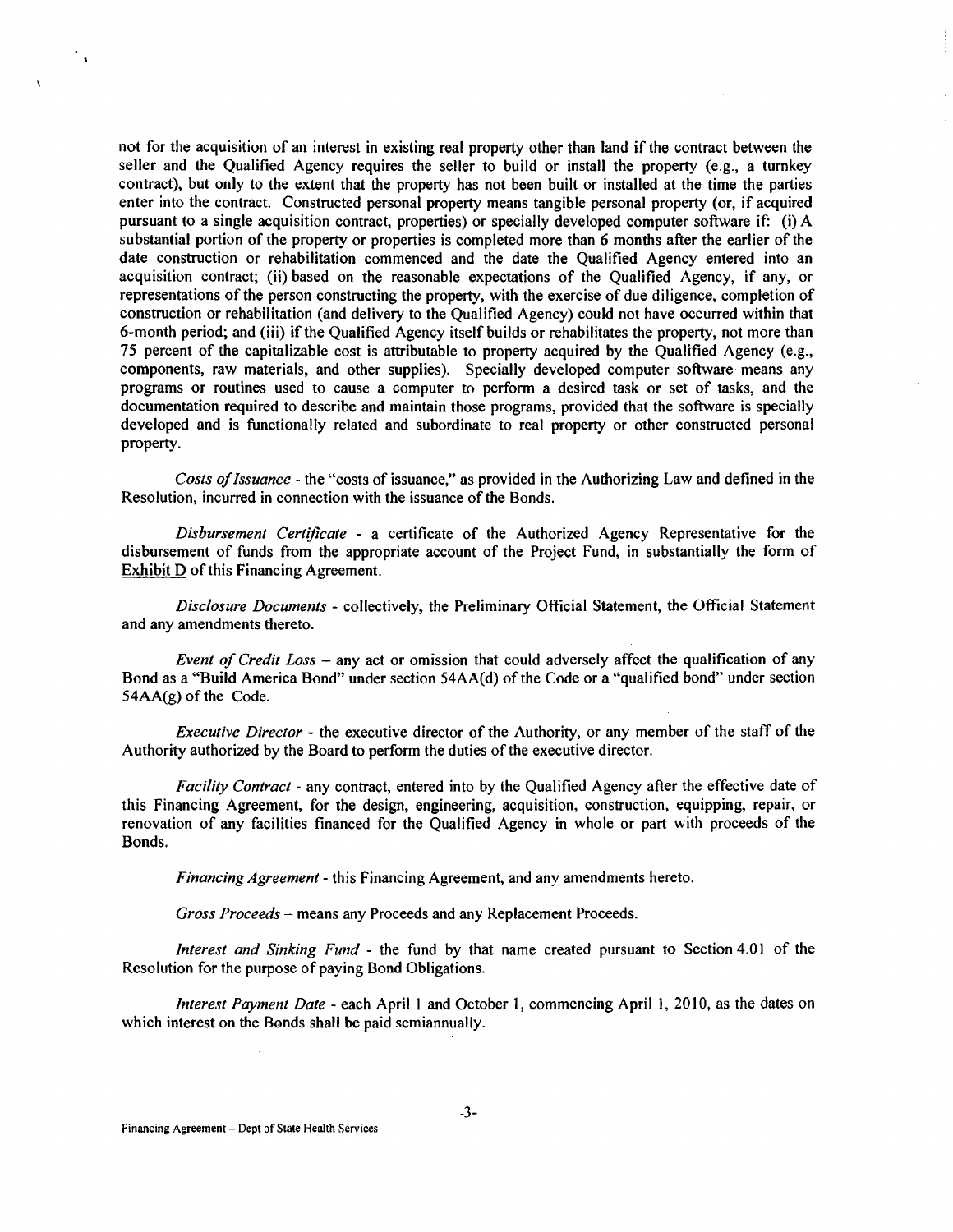*Investment Proceeds* - means any amounts actually or constructively received from investing Proceeds.

*Legislative Budget Board-* the joint committee of the Legislature that develops recommendations for legislative appropriations for the state agencies.

Legislature - the Legislature of the State.

 $\mathcal{F}_{\mathbf{A}}$ 

*Memorandum* - the Memorandum of Understanding, dated as of May 7, 2008, between the Authority and the Qualified Agency, and any amendments thereto.

*Official Statement* - the final official statement authorized by the Authority to be used in connection with the sale of the Bonds.

*Plans and Specifications-* the plans and specifications for the Project Component(s), as amended or supplemented.

*Preliminary Official Statement* - the preliminary official statement approved by the Board and distributed in connection with the offering for sale of the Bonds.

*Proceeds* - means any Sale Proceeds and Investment Proceeds of the Bonds which are attributable to financing the Project.

*Project-* collectively, the Project Components.

*Project Completion Amount* - the aggregate amount of the cost of all of the Project Components, as set forth in  $Exhibit A$  to this Financing Agreement.

*Project Completion Certificate-* a certificate of an Authorized Agency Representative delivered on behalf of the Qualified Agency, pursuant to this Financing Agreement, to the effect that the Project has been completed (or that no further Proceeds are required for the payment of Project Costs), in substantially the form set forth in Exhibit  $F$  to this Financing Agreement.

*Project Completion Date* - the date that the Project is completed, as certified in the Project Completion Certificate.

*Project Completion Schedule* - the schedule projecting the rate of expenditure of proceeds of the Bonds for the payment of Project Costs which is set forth in Exhibit B to this Financing Agreement.

*Project Component-* each respective item (or part of an item) in the Appropriation Act that has been approved to be financed with proceeds of the Bonds, as described in Exhibit A to this Financing Agreement.

*Project Costs* - any costs associated with the Project that are authorized under the Authorizing Law to be paid with proceeds of the Bonds.

*Project Financing Documents-* collectively, all documents furnished by the Qualified Agency to the Authority in connection with the financing of the Project and issuance of the Bonds, including (without limitation) the Memorandum, the Request for Financing, this Financing Agreement, each Disbursement Certificate, any Project Substitution Certificate, and the Project Completion Certificate.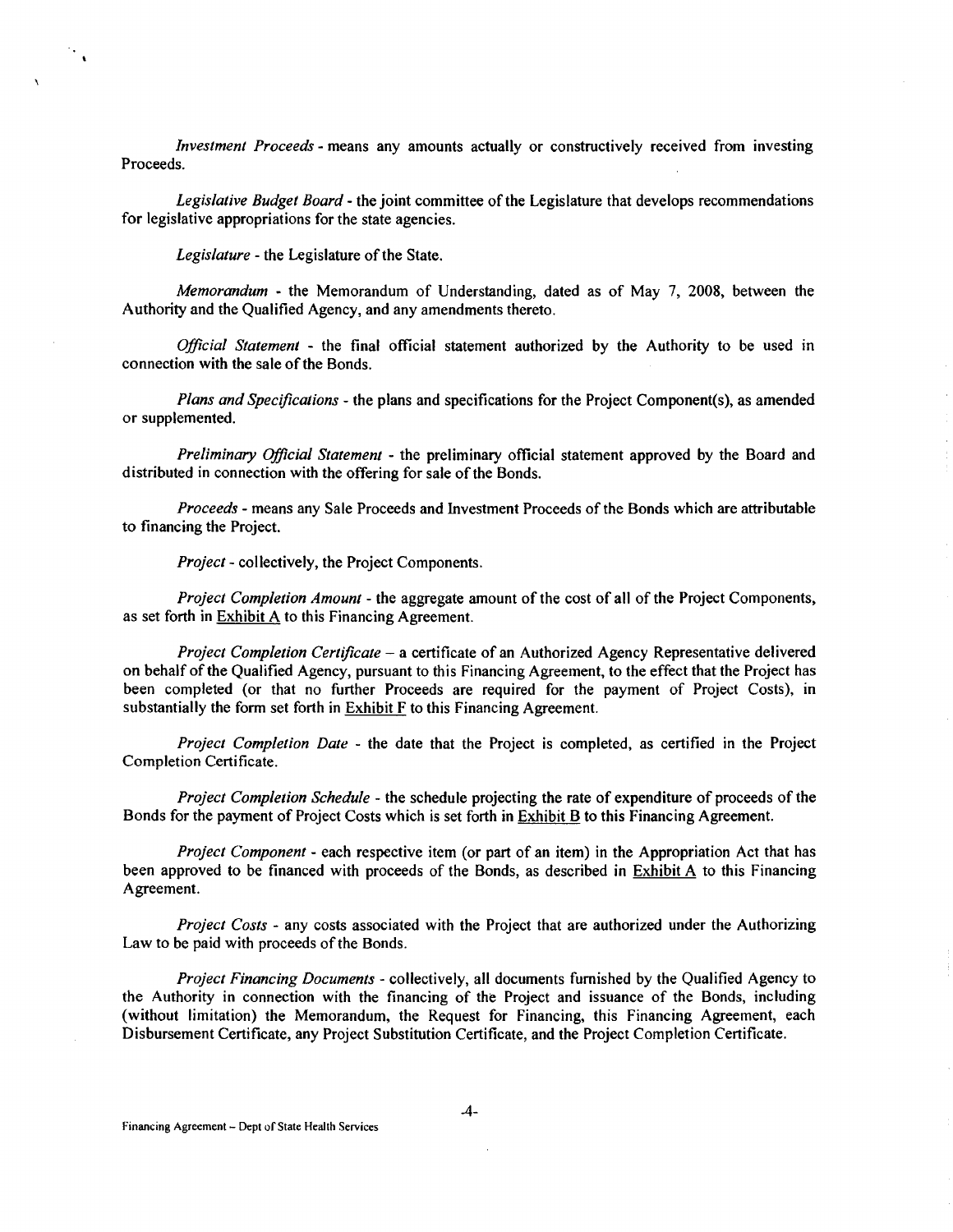*Project Fund-* the fund by that name and any other project fund created pursuant to Section 4.01 of the Resolution.

*Project Substitution Certificate* - a certificate of an Authorized Agency Representative to the effect that a Project Component is to be substituted with another authorized project, in substantially the form set forth in Exhibit G to this Financing Agreement.

*Qualified Agency* - the "Qualified Agency" as defined in the preamble of this Financing Agreement or any successor thereto.

*Regulations* -the temporary or final Income Tax Regulations applicable to the Bonds pursuant to sections 141 through 150 of the Code. Any reference to a section of the Regulations shall also refer to any successor provision to such section hereafter promulgated by the Internal Revenue Service pursuant to sections 141 through ISO of the Code and applicable to the Bonds.

*Replacement Proceeds* - has the meaning set forth in Section 1.148-1 (c) of the Regulations and generally includes amounts that have a sufficiently direct nexus to the Bonds or to the governmental purpose of the Bonds to conclude that the amounts would have been used for that governmental purpose if the proceeds of the Bonds were not used or to be used for that governmental purpose. For this purpose, the mere availability or preliminary earmarking of amounts for a governmental purpose does not in itself establish a sufficient nexus to cause those amounts to be replacement proceeds. Replacement proceeds include, but are not limited to, sinking funds and pledged funds.

*Request for Financing* - the letter or other communication from the Qualified Agency to the Authority requesting financing for the Project, and any supplements thereto.

*Resolution* - the resolution of the Authority adopted on August 3, 2009 pursuant to which the Bonds are authorized to be issued, and any amendments and supplements thereto.

*Sale Proceeds* - any amounts actually or constructively received from the sale (or other disposition) of any Bond, including amounts used to pay underwriters' discount or compensation and accrued interest other than pre-issuance accrued interest.

*State-* the State of Texas.

 $\gamma_{\rm A}$ 

 $\ddot{\mathbf{t}}$ 

SECTION 1.02 General Rules of Construction.

(a) A capitalized term used in this Financing Agreement that is not defined herein and that is defined in the Resolution shall have the meaning assigned to it in the Resolution.

(b) Whenever in this Financing Agreement the context requires:

- (I) a reference to the singular number includes the plural and vice versa; and
- (2) a word denoting gender includes the masculine, feminine, and neuter.

(c) The table of contents and the titles given to any article or section of this Financing Agreement are for convenience only and are not intended to modify the article or section.

SECTION 1.03 Preamble.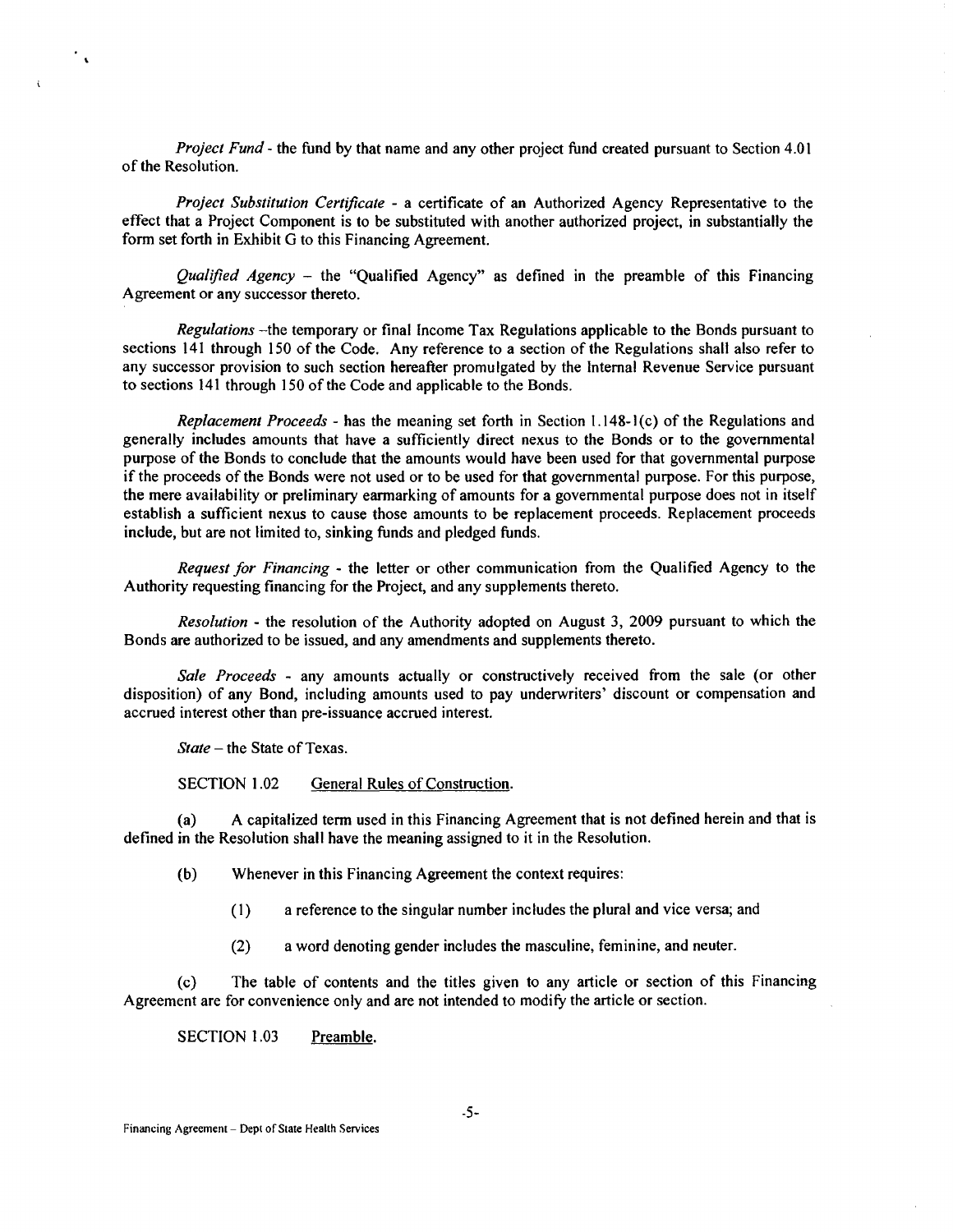The statements and findings in the preamble of this Financing Agreement are hereby adopted and made a part of the Financing Agreement.

#### ARTICLE II

## GENERAL REPRESENTATIONS AND WARRANTIES

SECTION 2.01 General Representations and Warranties of Authority.

The Authority represents and warrants as follows:

 $\mathcal{C}_{\infty}$ 

 $\mathbf{r}$ 

(1) the Authority is a validly existing agency of the State authorized to operate under the Texas Public Finance Authority Act, Chapter 1232, Texas Government Code, as amended;

(2) the Authority has full power and authority to execute and deliver this Financing Agreement, perform its obligations thereunder, and carry out the transactions contemplated hereby;

(3) the Authority has duly authorized the execution and delivery of this Financing Agreement and the performance of its obligations thereunder;

(4) the execution and delivery ofthis Financing Agreement, the consummation of the transactions contemplated hereby, the performance of its obligations hereunder, and the compliance with the terms hereof by the Authority will not conflict with, or constitute a default under, any law (including administrative rule), judgment, decree, order, permit, license, agreement, mortgage, lease, or other instrument to which the Authority is subject or by which it is bound;

(5) the Authority has full power and authority to issue the Bonds, to cause funds to be made available to finance the Project in accordance with the Resolution and this Financing Agreement and to perform its obligations under the Resolution;

(6) the Resolution has been duly adopted by the Authority, is in full force and effect, and constitutes the legal, valid, and binding act of the Authority;

(7) this Financing Agreement, when duly executed and delivered by the Authority, will constitute a legal, valid, and binding obligation of the Authority; and

(8) the Authority has not revoked its authorization of the Qualified Agency to declare official intent on behalf of the Authority for purposes of the Code.

SECTION 2.02 General Representations and Warranties of Qualified Agency.

The Qualified Agency represents and warrants, as follows:

(I) the Qualified Agency is a validly existing agency of the State authorized to operate under the Agency Act;

(2) the Qualified Agency has full power and authority to execute and deliver the Project Financing Documents, perform its obligations thereunder, and carry out the transactions contemplated thereby;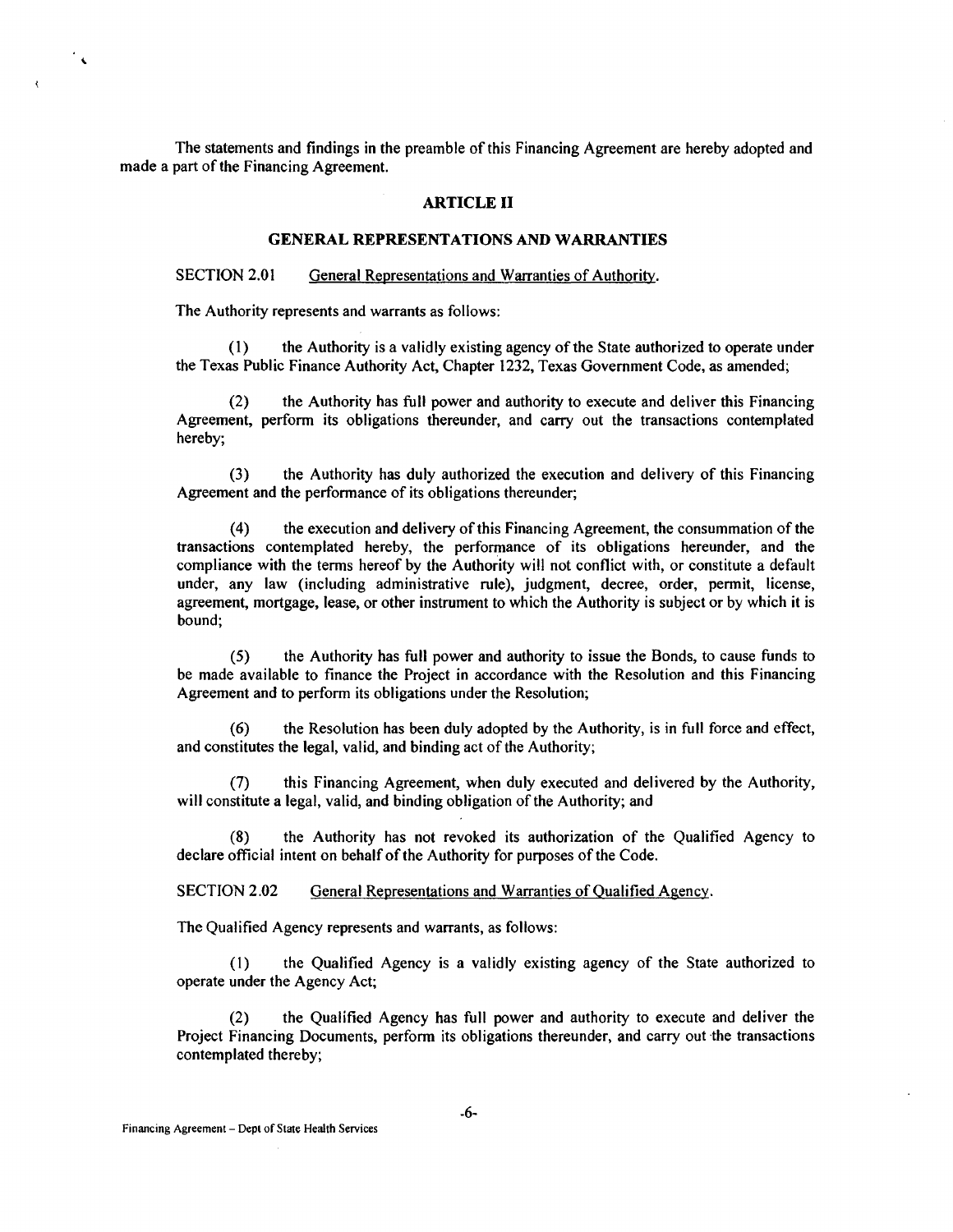(3) the Qualified Agency has duly authorized the execution and delivery of the Project Financing Documents and the performance of its obligations thereunder;

(4) the execution and delivery of the Project Financing Documents, the consummation of the transactions contemplated thereby, the performance of its obligations thereunder, and the compliance with the terms thereof by the Qualified Agency will not conflict with, or constitute a default under, any law (including administrative rule), judgment, decree, order, permit, license, agreement, mortgage, lease, or other instrument to which the Qualified Agency is subject or by which the Qualified Agency or any of its property are bound;

(S) the Qualified Agency is not in violation of any law, which violation could adversely affect the consummation of the transactions contemplated by the Project Financing Documents; and

(6) the Project Financing Documents, when duly executed and delivered by the Qualified Agency, as appropriate, will constitute legal, valid, and binding obligations of the Qualified Agency.

#### **ARTICLE Ill**

#### **THE PROJECT**

#### SECTION 3.01 Authorization for Project.

 $\gamma_{\chi}$ 

(a) The Qualified Agency represents that the Project has been authorized by the Appropriation Act or other statute and that all of the Project Costs to be paid with proceeds of the Bonds will be incurred for the acquisition, construction, equipping, major repair, or renovation of facilities and will otherwise be lawful expenditures of the Qualified Agency.

(b) The Qualified Agency represents that the description of each Project Component set forth in Exhibit A to this Financing Agreement is accurate.

(c) The Qualified Agency represents that it has submitted specific plans for the Project to the Legislative Budget Board and, if required by the Appropriation Act, such plans have been approved by the Legislative Budget Board.

SECTION 3.02 Plans and Specifications.

(a) The Qualified Agency shall cause the Plans and Specifications to be prepared and shall maintain the Plans and Specifications with its official records.

(b) The Authority and its authorized agents may inspect the Plans and Specifications at reasonable times.

SECTION 3.03 Project Completion Schedule.

(a) As of the Closing Date, the Qualified Agency reasonably expects that the Project Completion Amount will be expended within the time periods set forth in Exhibit B hereto. The Qualified Agency represents that it is not aware of any fact or circumstance that could cause the entire Project Completion Amount not to be expended as set forth in the Project Completion Schedule, as amended from time to time.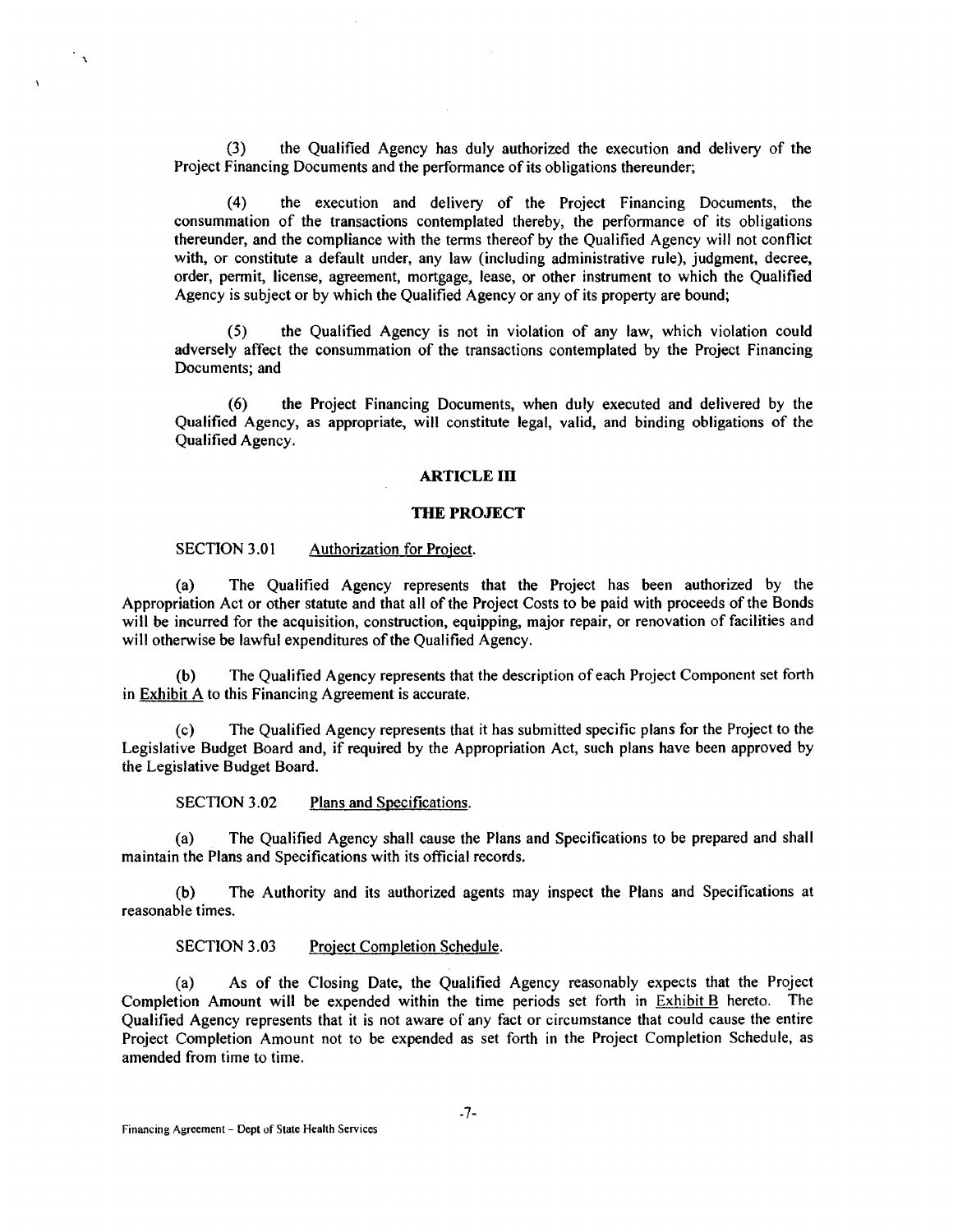(b) Upon becoming aware of any circumstances that will result in a deviation from Exhibit B hereto of \$1,000,000 or more, the Qualified Agency shall notify the Executive Director of the amount and nature of such deviation.

(c) Upon becoming aware of any circumstances that will result in the expenditure for Project Costs in any "Expenditure Period" (as set forth in **Exhibit B** hereto) of an aggregate amount that is less than the amount set forth in Exhibit B hereto for such Expenditure Period, the Qualified Agency shall notify the Executive Director of (I) such aggregate expenditure amount, and (2) the reason(s) that such expenditure amount will be less than the amount set forth in Exhibit B hereto.

### SECTION 3.04 Construction and Acquisition of Project.

(a) The Qualified Agency shall cause the acquisition, construction, equipping, repair, and/or renovation of the Project to be completed with due diligence substantially in accordance with the Plans and Specifications and in a good and workman-like manner.

(b) The Qualified Agency represents that at least 100 percent of the Project Completion Amount will be expended to pay Project Costs constituting Capital Expenditures.

(c) The Qualified Agency may shift its use of proceeds among Project Components to the extent permitted by law so long as such shift of use does not constitute an Event of Credit Loss. The Authority may require the Qualified Agency to obtain an opinion of Bond Counsel that such shift does not constitute an Event of Credit Loss.

SECTION 3.05 Licenses and Permits.

 $\mathcal{F}_{\mathcal{A}}$ 

 $\ddot{\phantom{a}}$ 

The Qualified Agency represents that it has obtained all necessary licenses, permits, and other governmental approvals necessary to complete the Project, except for those (if any) described in Exhibit C to this Financing Agreement.

SECTION 3.06 Disbursements from Project Fund.

(a) The Qualified Agency may cause disbursements to be made from the Project Fund in accordance with contracts for the Project and with this Financing Agreement and the Resolution.

The Qualified Agency acknowledges that the Project Fund may be applied in accordance with the Resolution for purposes other than the payment of Project Costs.

(c) The Qualified Agency acknowledges and agrees that investment earnings contained in the Project Fund may only be used for Capital Expenditures.

(d) To obtain a disbursement of funds from the Project Fund for the payment of Project Costs, the Qualified Agency shall submit to the Authority, not later than the Business Day immediately preceding the disbursement date, a properly completed Disbursement Certificate. Subject to Subsection (e) of this Section 3.06, upon determining that the submitted Disbursement Certificate has been properly completed, the Executive Director shall cause the Comptroller to transfer funds in the Project Fund to the appropriate fund(s) of the Qualified Agency in the amount(s) set forth in the Disbursement Certificate. The Qualified Agency shall apply the funds so transferred to the payment of Project Costs.

Financing Agreement- Dept of State Health Services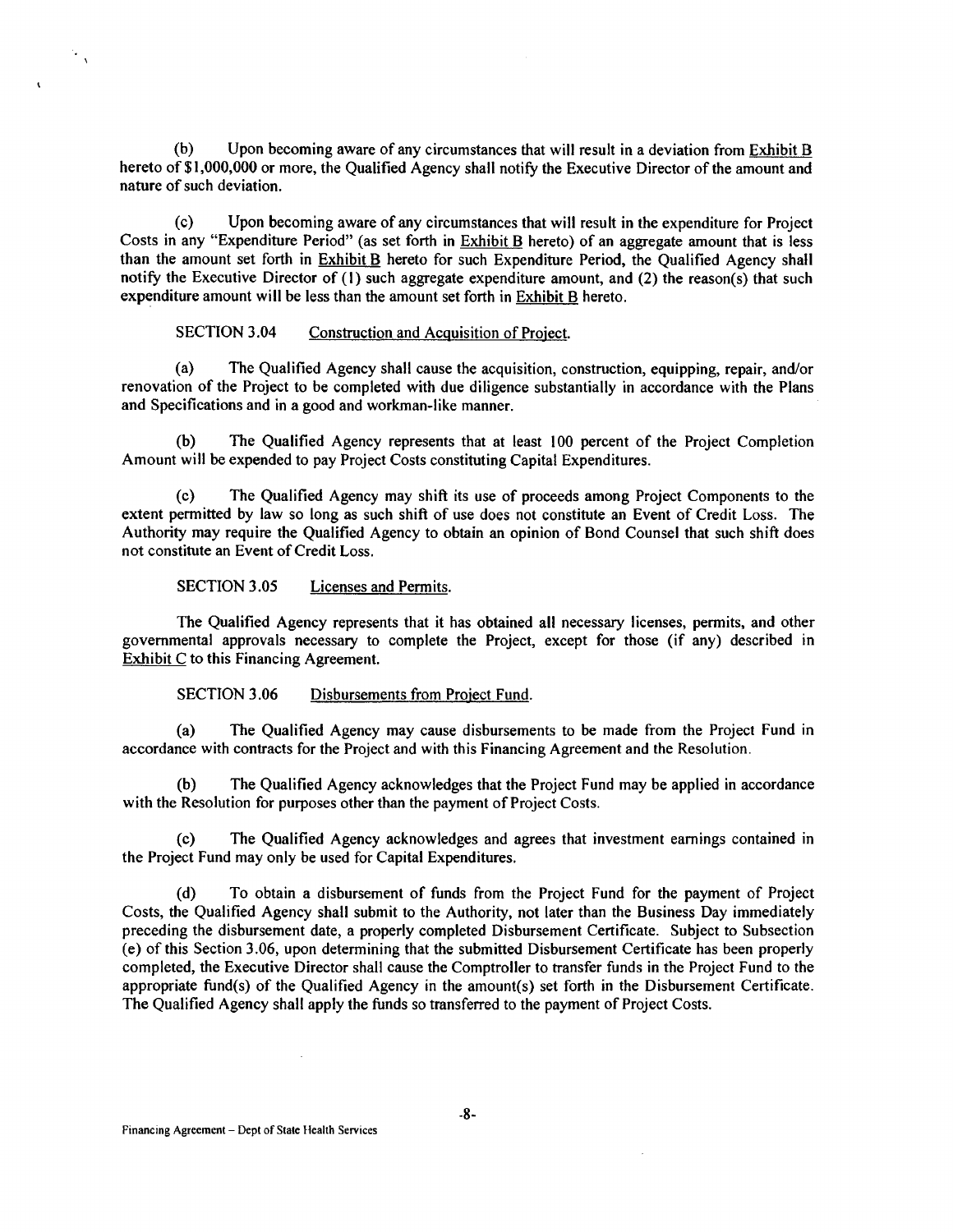(e) Disbursements from the Project Fund for the payment of Project Costs shall not exceed, in the aggregate, the Project Completion Amount without the prior approval of the Executive Director (which approval shall be based on availability of funds and legal authorization).

(f) Before a disbursement from the Project Fund may be made with respect to any Project Component in excess of the estimated cost of such component shown on  $Exhibit A$  of this Financing Agreement, the Qualified Agency shall give notice to the Executive Director identifying such Project Component and stating the amount of such excess.

(g) In the event that the Authority determines that the Qualified Agency has breached any material representation, warranty, or agreement in this Financing Agreement, the Authority, in its discretion, may suspend further disbursement of funds from the Project Fund if it is advised in writing by the Texas Attorney General that (1) such suspension is lawful, and (2) such breach constitutes a breach of this Financing Agreement and such suspension inay commence not sooner than the 30th day after the date of delivery to an Authorized Agency Representative of notice of such suspension, and may continue until such breach is cured or is waived by the Executive Director. If such breach is not cured or waived within 90 days after the date such suspension commenced, the Authority may apply any remaining funds in the Project Fund allocated to the payment of Project Costs in the manner permitted by the Resolution and law.

(h) To the extent required by law, the Qualified Agency has submitted a master plan for construction of its facilities and shall periodically revise the master plan in accordance with such law.

SECTION 3.07 Status Reports.

·,

Not later than the 15th day of each month, through the month following the month in which the Project Completion Date occurs, the Qualified Agency shall prepare and deliver to the Executive Director a status report, containing the information set forth in Exhibit E to this Financing Agreement, covering the preceding calendar month. At other times (whether before or after the Project Completion Date), the Qualified Agency shall provide the Executive Director, upon request, with any information available to the Qualified Agency regarding the expenditure of funds disbursed to the Qualified Agency from the Project Fund or the condition or use of the Project.

SECTION 3.08 Inspection of Project.

The Authority and its authorized agents, at reasonable times before and after completion of the Project, may enter on and inspect the Project and examine any records of the Qualified Agency relating to the Project.

SECTION 3.09 Completion of Project.

Upon the completion of the Project (or when no further proceeds ofthe Bonds are to be expended for Project Costs), the Qualified Agency shall deliver to the Executive Director a properly completed Project Completion Certificate.

SECTION 3.10 Use of Project.

(a) The Qualified Agency may use the Project for any lawful purpose so long as such use does not constitute an Event of Credit Loss.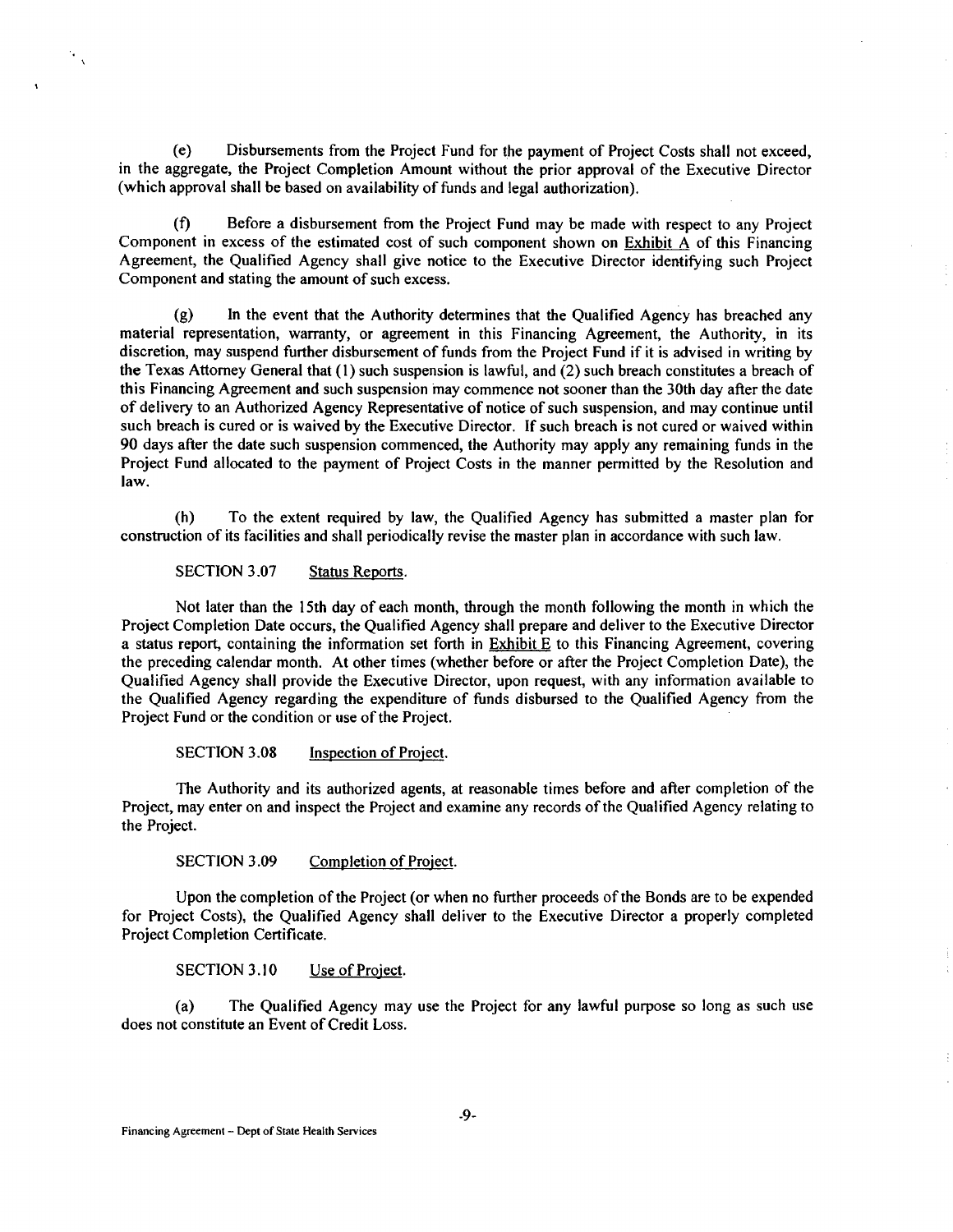(b) The Qualified Agency shall not lease any part of the Project to, or permit any part of the Project to be operated or otherwise used by, an entity other than an agency or political subdivision of the State without the prior approval of the Executive Director. The Authority shall direct the Executive Director to approve any proposed arrangement for use of the Project (or a part thereof) by a nongovernmental entity upon obtaining an opinion of Bond Counsel to the effect that such arrangement will not constitute an Event of Credit Loss. Any agreement or understanding that allows any other agency or political subdivision of the State to use all or any portion of the Project shall limit such use in a manner sufficient to prevent an Event of Credit Loss.

#### SECTION 3.11 Authority Not Responsible for Project.

(a) The Authority has no responsibility for the acquisition, construction, equipping, repair, or renovation of the Project or for the operation or maintenance of the Project.

(b) If the amounts in Project Fund are insufficient for the payment of all of the Project Costs, the Authority is not responsible for the payment of any Project Costs that cannot be paid from the Project Fund.

SECTION 3.12 Necessity for Project.

٠.  $\overline{1}$ 

The Qualified Agency represents to the Authority that, as of the Closing Date:

(a) the provision of the Project in accordance with the Project Completion Schedule is necessary in order for the Qualified Agency to effectively carry out its lawful duties and functions; and

(b) the Qualified Agency expects that it will use the Project for the purposes for which it is designed for the entire useful economic life of the Project.

#### ARTICLE IV

#### THE BONDS

#### SECTION 4.01 Issuance of the Bonds.

The Authority shall use its best efforts to issue and sell the Bonds in an amount that is sufficient for the Project Completion Amount to be made available in the Project Fund for the payment of the Project Costs.

#### SECTION 4.02 Cooperation by Qualified Agency.

The Qualified Agency shall take the action(s), enter into the agreement(s), provide the certification(s) contemplated by this Financing Agreement, and otherwise cooperate with the Authority and its agents, to effect the lawful issuance and administration of the Bonds under this Financing Agreement.

#### SECTION 4.03 Maintaining Qualification of the Bonds.

The Qualified Agency will not take, or omit to take, any action that will cause the Bonds to cease to qualify as "Build America Bonds" under section 54AA(d) and "qualified bonds" under section 54AA(g) of the Code, and, in the event of such action or omission, it will use all reasonable efforts to cure the effect of such action or omission. With the intent not to limit the generality of the foregoing, the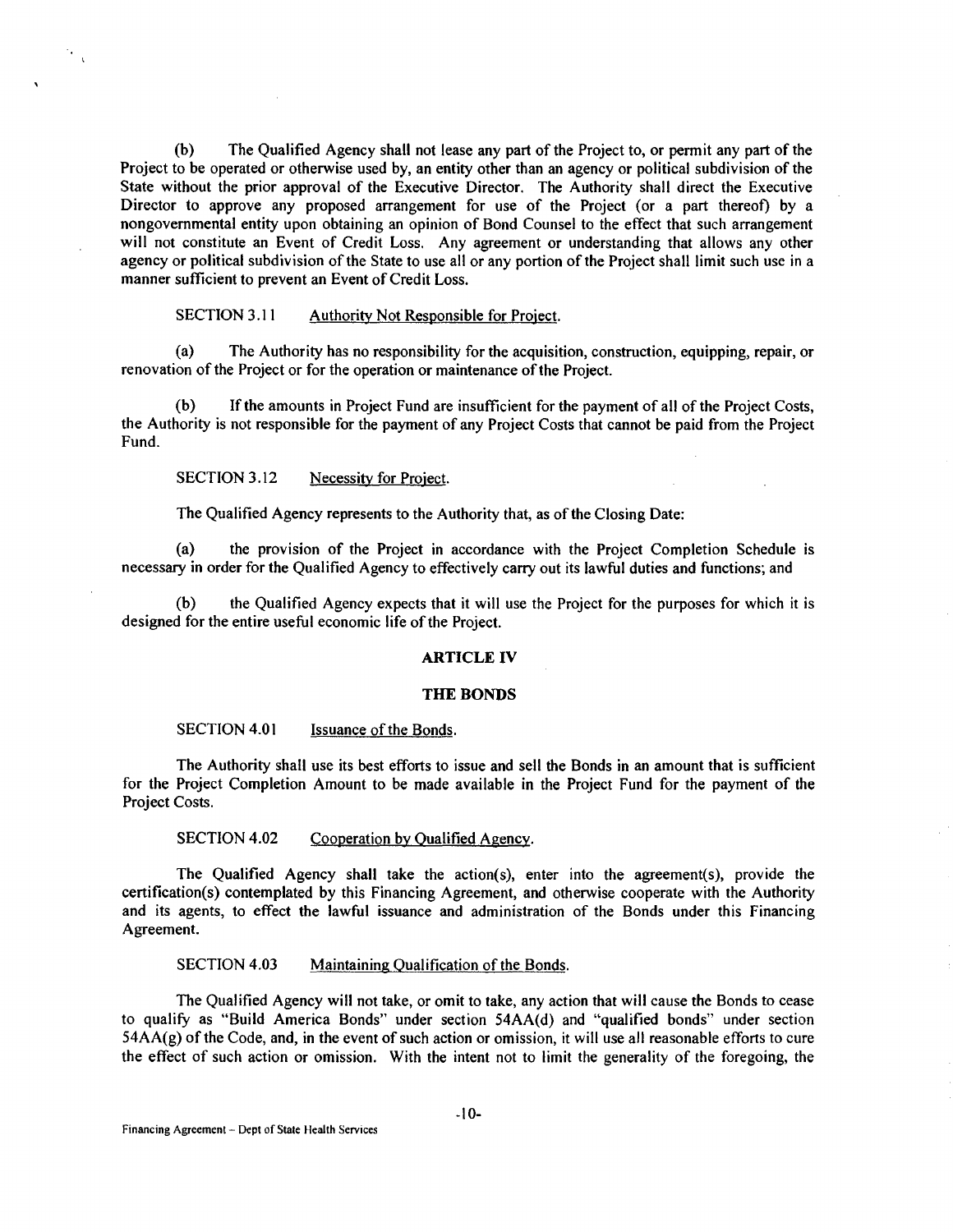Qualified Agency covenants and agrees that it will comply with the covenants set forth below prior to the final maturity of the Bonds, unless it has received a written opinion of nationally recognized bond counsel to the effect that failure to comply with such covenant will not cause the Bonds to cease to qualify as "Build America Bonds" under section 54AA(d) and "qualified bonds" under section 54AA(g) of the Code.

(a) No Private Payments. No portion of the payment of the debt service on the Bonds will be directly or indirectly derived from payments (whether or not to the Qualified Agency or any related party) in respect of property, or borrowed money, used or to be used for a private business use. Furthermore, no portion of the payment of the debt service on the Bonds will be directly or indirectly secured by any interest in property used or to be used for a private business use or payments in respect of property used or to be used for a private business use. The Qualified Agency will not impose or accept, directly or indirectly, any charge or other payment with respect to any Proceeds used in any trade or business of a nongovernmental person. For purposes of determining use of Proceeds, the Qualified Agency will apply the rules set forth in Section 4.03(b) below.

(b) No Private Use. The Qualified Agency will not use or permit any of the Proceeds of the Bonds to be used, directly or indirectly, in any trade or business of a nongovernmental person.

(i) For purposes of determining use, the Qualified Agency will apply rules set forth in applicable Regulations and Revenue Procedures promulgated by the Internal Revenue Service, including, among others, the following rules: (A) Any activity carried on by a person other than a natural person or a state or local governmental unit will be treated as a trade or business of a nongovernmental person;  $(B)$  the use of all or any portion of the Project is treated as the direct use of Proceeds; (C) a nongovernmental person will be treated as a private business user of Proceeds of the Bonds as a result of ownership, actual or beneficial use of the Proceeds pursuant to a lease, or a management or incentive payment contract, or certain other arrangements such as a take-orpay or other output-type contract; and (D) use in a trade or business exists if a nongovernmental person has any special legal entitlement to use directly or indirectly all or any portion of the Project.

(ii) In the case of any portion of the Project that is not available for use by the general public, the Qualified Agency will not permit any special economic benefit to be provided to any nongovernmental person. In determining whether there is a special economic benefit the following factors will be taken into account: (A) whether the portion of the Project in question is functionally related or physically proximate to property used in the trade or business of a nongovernmental person; (B) whether only a small number of nongovernmental persons receive the special economic benefit; and (C) whether the cost of the portion of the Project in question is treated as depreciable for federal income tax purposes by any nongovernmental person.

(iii) For purposes of this section, a management contract is a management, service, or incentive payment contract between a governmental person and a service provider under which the service provider provides services involving all, a portion of, or any function of, the Project. The following arrangements generally are not treated as management contracts that give rise to private business use: (A) contracts for services that are solely incidental to the primary governmental function or functions of all or a portion of the Project in question (for example, contracts for janitorial, office equipment repair, hospital billing, or similar services); (B) a contract to provide for the operation of a facility or system of facilities that consists predominantly of public utility property, if the only compensation is the reimbursement of actual and direct expenses of the service provider and reasonable administrative overhead expenses of the service provider; (C) a contract to provide for services, if the only compensation is the

 $\mathcal{C}_{\mathcal{A}}$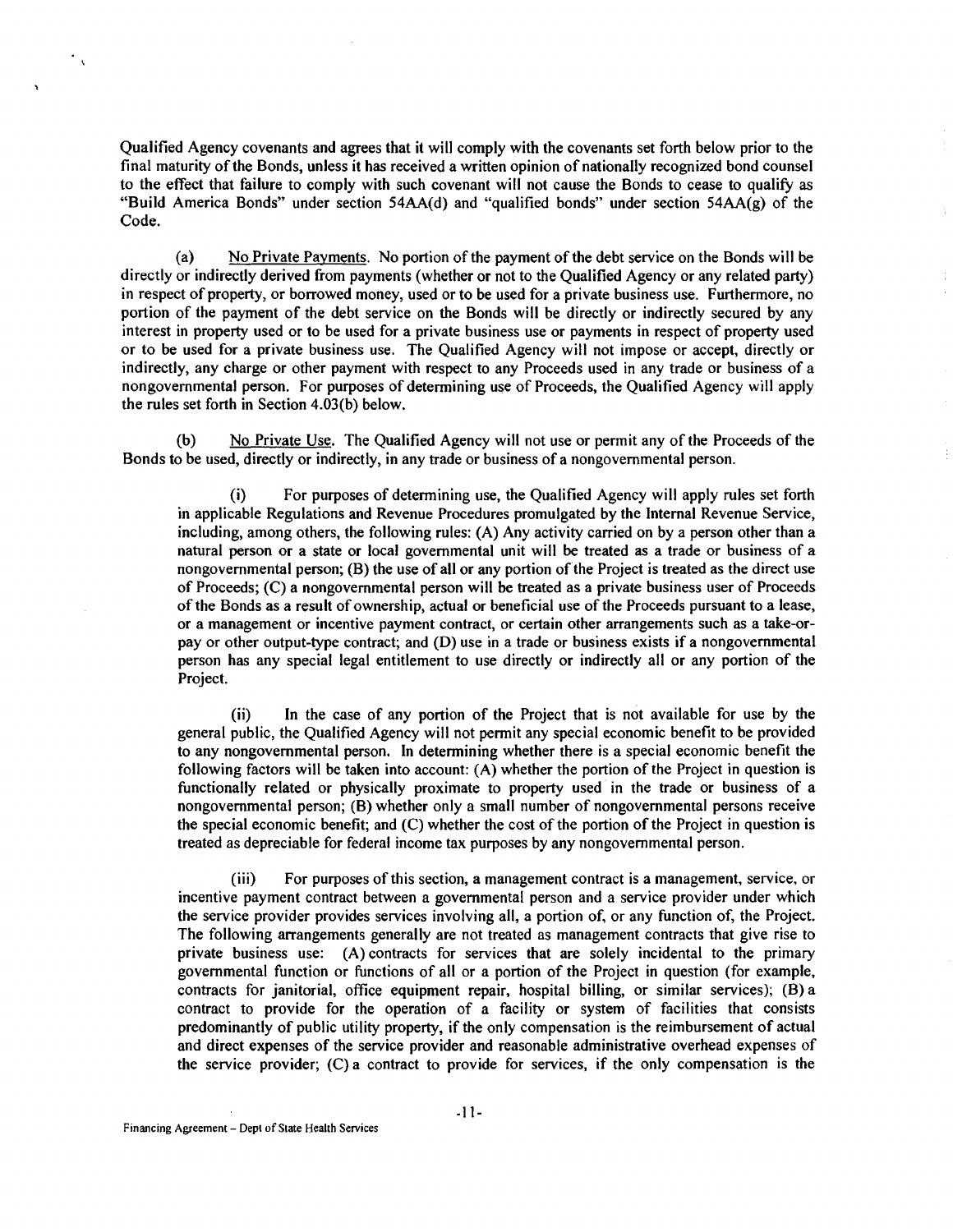reimbursement of the service provider for actual and direct expenses paid by the service provider to unrelated parties.

(iv) For purposes of this section, use by the federal government and its agencies and instrumentalities is considered use of a nongovernmental person.

(v) For purposes of determining use, research contracts with nongovernmental persons that do not comply with the requirements in applicable Revenue Procedures promulgated by the Internal Revenue Service constitute use in a trade or business of a nongovernmental person.

(c) Loans of Sale Proceeds. No portion of the Proceeds of the Bonds will be directly or indirectly used to make or finance a loan to any person other than a state or local governmental unit. For purposes of the foregoing covenant, Proceeds are considered to be "loaned" to a person or entity if (I) all or any portion of the Project is sold or leased to such person or entity in a transaction which creates a debt for federal income tax purposes, (2) capacity in or service from all or any portion of the Project is committed to such person or entity under a take-or-pay, output, or similar contract or arrangement, or (3) indirect benefits, or burdens and benefits of ownership, of such Proceeds or all or any portion of the Project are otherwise transferred in a transaction which is the economic equivalent of a loan.

(d) No-Arbitrage Covenant. The Qualified Agency will not, at any time prior to the final maturity of any Bond, direct or permit the investment (or the use of Gross Proceeds to replace money so invested), if as a result of such investment the yield of all investments acquired with Gross Proceeds (or with money replaced thereby) on or prior to the date of such investment exceeds the yield on any issue of the Bonds to stated maturity, except as permitted by section 148 of the Code and Regulations thereunder.

SECTION 4.04 Arbitrage Rebate.

 $\mathcal{A}$ 

(a) The Qualified Agency shall timely take such lawful action as requested by the Executive Director to avoid or mitigate the obligation to make payments to the United States government under section 148(f) of the Code, unless an Authorized Agency Representative certifies to the Authority that the requested action is not practicable.

(b) If the Qualified Agency fails to cause Proceeds to be expended within the time periods set forth in the Project Completion Schedule, the Executive Director may inquire as to the nature of such failure and the extent to which it is expected to continue.

(c) The Qualified Agency reasonably expects to use at least seventy-five percent (75%) of the "available construction proceeds" of the Bonds for "construction expenditures," as such terms are defined in section 1.148-7(f) of the Regulations. The Qualified Agency shall use its best efforts to expend all funds necessary to complete its Project within the two-year expenditure period set forth in section 148(f)(4)(C) of the Code as follows: (i) 10 percent of the funds within the 6-month period beginning on the date the Bonds are issued; (ii) 45 percent of the funds within the !-year period beginning on such date; (iii) 75 percent of such funds within the 18-month period beginning of such date; and (iv) I 00 percent of such funds within the 2-year period beginning on such date. If a portion of the Project Completion Amount will remain unexpended as of the close of the two-year period beginning with the Closing Date (or such other period as specified by the Executive Director), the Qualified Agency, not later than the close of such period, shall notify the Executive Director of the amount of such unexpended funds and the purpose(s) for which such funds are being retained in the Project Fund after such period.

The Qualified Agency has incurred or will incur within six months of the date hereof a binding obligation to a third party which is not subject to any contingencies within the control of the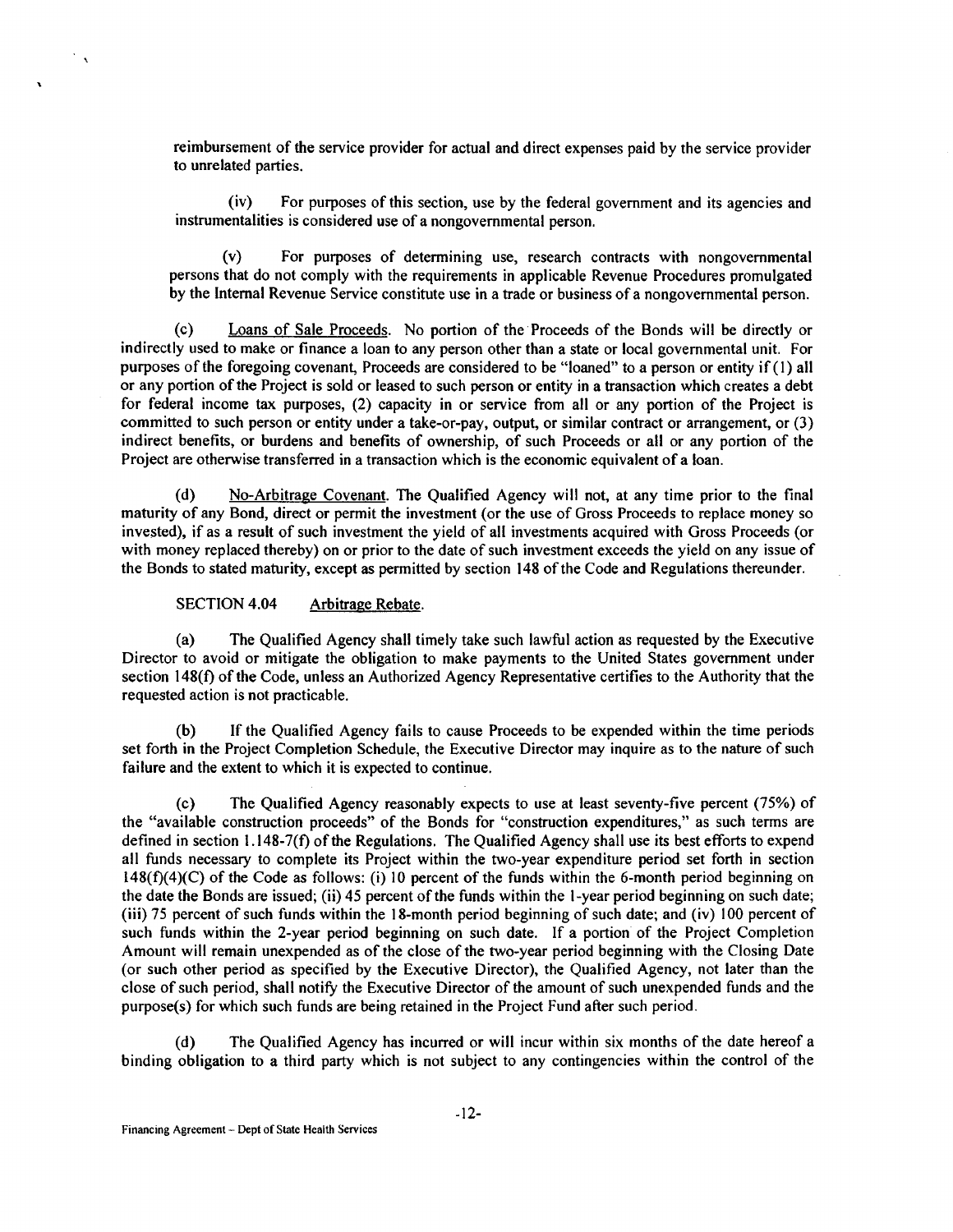Qualified Agency or a related party pursuant to which the Qualified Agency is obligated to expend at least five percent of the sale proceeds of the Bonds allocated to the Qualified Agency on the Project. The Qualified Agency reasonably expects that work on or acquisition of the Project will proceed with due diligence to completion and that the proceeds of the Bonds allocated to the Qualified Agency will be expended on the Project with reasonable dispatch. The Qualified Agency reasonably expects that 85 percent of the Sale Proceeds of the Bonds allocated to the Qualified Agency will have been expended on the Project prior to the date that is three years after the Issue Date.

## SECTION 4.05 Disclosure Documents.

 $\mathcal{L}_{\infty}$ 

(a) The Qualified Agency shall provide the Authority, promptly upon request, with available information relating to the Qualified Agency or the Project that the Executive Director determines appropriate for inclusion in the Disclosure Documents. The Qualified Agency authorizes the Authority to include any such information in the Disclosure Documents.

The Qualified Agency shall provide the Authority with certification of an Authorized Agency Representative to the effect that the information contained in the Disclosure Documents provided by the Qualified Agency is accurate and does not omit any information necessary to make the information provided not misleading.

(c) The Qualified Agency authorizes the Authority and any offeree or purchaser of the Bonds to rely on the information and certifications provided by the Qualified Agency under this section. The Bonds will not be issued unless the information and certifications requested under this section have been provided by the Qualified Agency.

#### ARTICLE V

#### PARTICULAR AGREEMENTS

### SECTION 5.01 Record keeping.

(a) The Executive Director shall retain, as official records of the Authority, all Disbursement Certificates, the Project Completion Certificate, all Project Substitution Certificates, if any, and all Project status reports submitted by the Qualified Agency pursuant to this Financing Agreement.

The Qualified Agency shall retain, as official records of the Qualified Agency, all materials, records, and information necessary to confirm the Qualified Agency's compliance with the provisions of Section 4.03 for a period beginning on the Closing Date and ending three years after the date the Bonds are no longer outstanding.

#### SECTION 5.02 Indemnification of Qualified Agency.

The Qualified Agency represents that, subject to applicable law, it intends that each Facility Contract providing for payment of goods or services exceeding \$25,000 will require indemnification of the Qualified Agency. The Qualified Agency will be provided with insurance, a surety bond, or other form of financial assurance, from a financially sound provider that assures performance under such Facility Contract with respect to such indemnification, unless the Qualified Agency determines that such financial assurance is not necessary or is required in a reduced amount.

SECTION 5.03 Availability of Other Funding.

Financing Agreement- Dept of State Health Services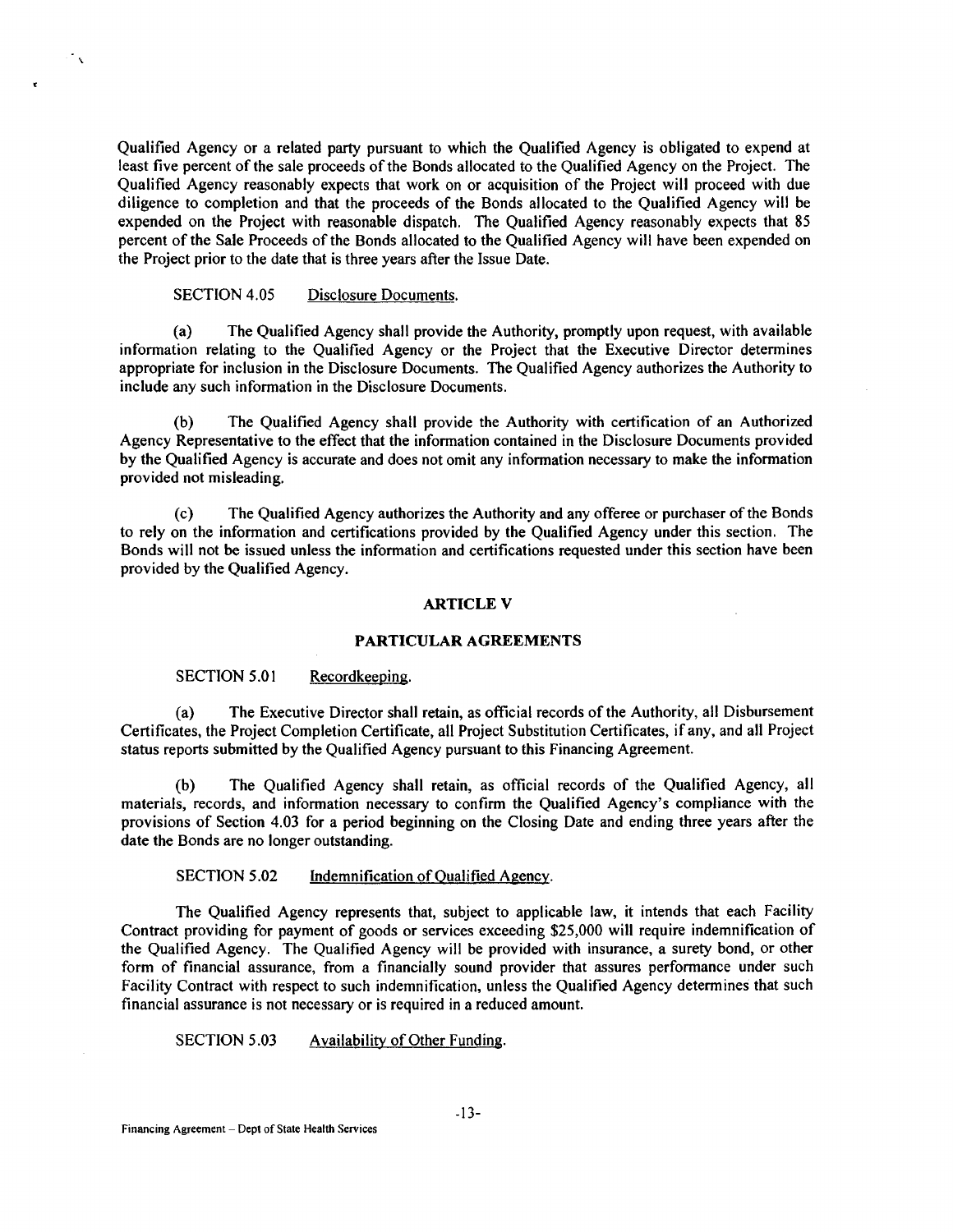As of the Closing Date, the Qualified Agency represents that no funds (other than funds derived from Proceeds) have been appropriated to the Qualified Agency for the biennium in which the Bonds are issued for application to the payment of Project Costs that are to be paid with the proceeds of the Bonds. It is understood and agreed, however, that the Qualified Agency may apply funds other than Proceeds for payment of Project Costs in compliance with applicable law.

## SECTION 5.04 Real Property.

 $\mathbb{Z}_{\Lambda}$ 

The Qualified Agency represents that, subject to applicable law, it does not intend to acquire real property at a purchase price in excess of \$25,000 unless:

(I) such property is suitable for the Qualified Agency's intended use and has no defect or condition (including, without limitation, pollution or hazardous waste defects) that would jeopardize such use; or

(2) the Qualified Agency determines that, notwithstanding such nonsuitability, defect, or condition (as applicable), such acquisition is appropriate.

#### SECTION 5.05 Title Insurance.

The Qualified Agency represents that, subject to applicable law, it does not intend to acquire any real property at a purchase price in excess of \$25,000 unless:

(1) the Qualified Agency' title to such property is insured by title insurance in an amount not less than the purchase price paid by the Qualified Agency, subject to standard printed exceptions, with only those changes thereto normally required by a prudent purchaser; or

(2) the Qualified Agency determines that the acquisition of such real property without such title insurance is appropriate.

### SECTION 5.06 Project Design.

The Qualified Agency represents that the Project has been (or will be) designed to satisfy all of the purposes that the Qualified Agency intends the Project to serve, and that the Qualified Agency has used (or will use) all reasonable efforts to design the Project so that the Project will be provided, and can be operated, at such reasonable cost as is consistent with applicable legal requirements and the sound business judgment of the Qualified Agency.

#### ARTICLE VI

#### MISCELLANEOUS PROVISIONS

#### SECTION 6.01 Term of Agreement.

This Financing Agreement shall take effect upon its delivery by the parties hereto and shall remain in effect until the Bonds have been fully paid or until no more periodic status reports are required from the Qualified Agency under this Financing Agreement, whichever is the later to occur.

SECTION 6.02 Amendment.

The Authority and the Qualified Agency, by mutual agreement, may amend this Financing Agreement if, before the amendment takes effect: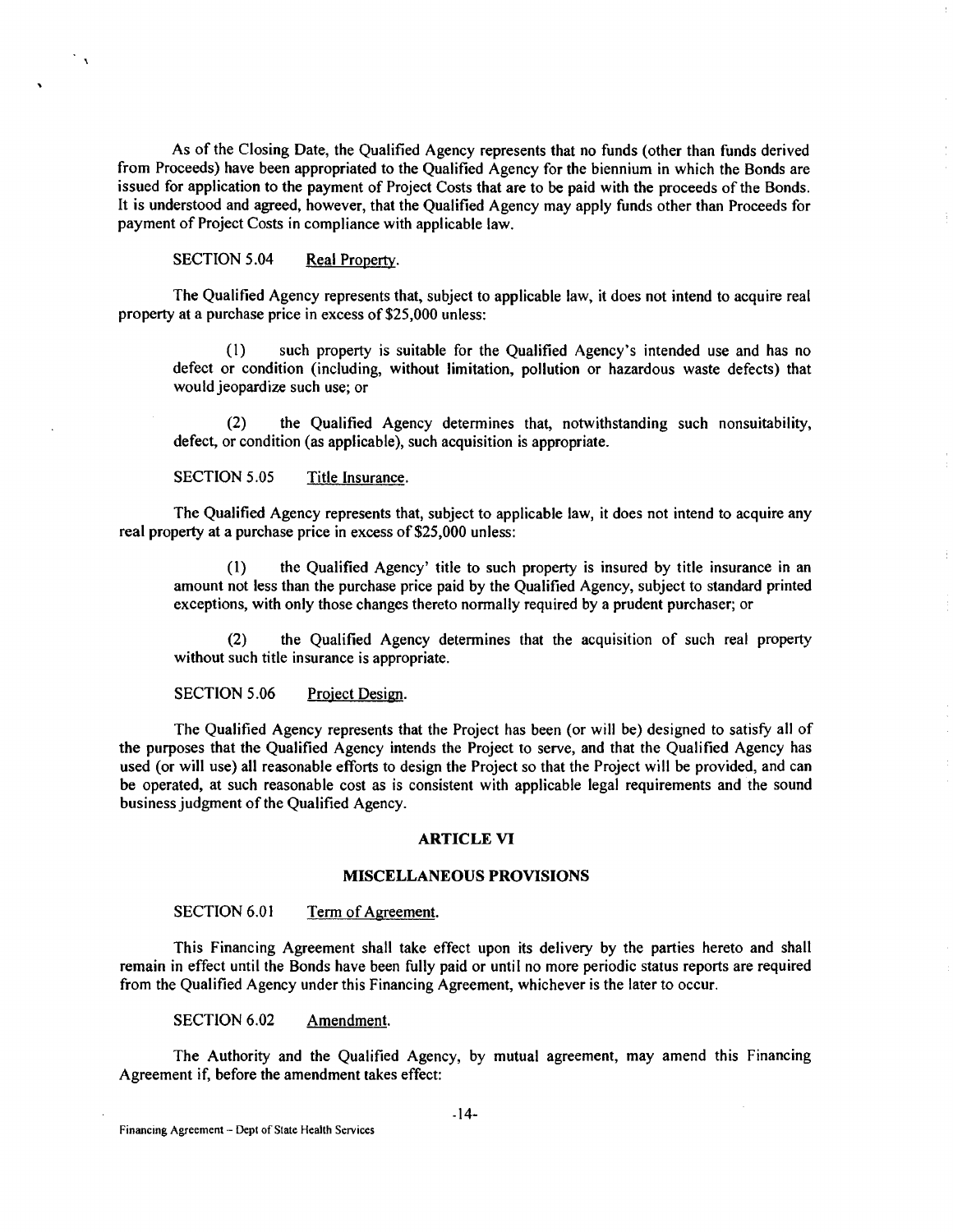(1) the Qualified Agency obtains an opinion of its legal counsel to the effect that such amendment is permitted under the Agency Act and other law governing the Qualified Agency; and

(2) either of the following requirements is satisfied:

(A) the Authority obtains an opinion of Bond Counsel to the effect that such amendment will not constitute an Event of Credit Loss, violate the Authorizing Law or the Resolution, or adversely affect the rights of the owners of the Bonds thereunder, or

(B) the owners of at least a majority in aggregate principal amount of the outstanding Bonds affected by such amendment consent thereto.

SECTION 6.03 Notices and Other Communications.

 $\mathbb{Z}_N$ 

(a) Notices, certificates, approvals, and other communications under this Financing Agreement shall be in writing and delivered by United States mail, postage paid, by telex, telegram, or other electronic transmission, or by express or personal delivery, addressed as follows:

(1) if to the Qualified Agency:

Department of State Health Services  $1100 \text{ W}$ . 49<sup>th</sup> Street Austin, Texas 78756 Attention: Chief Financial Officer

(2) if to the Authority:

Texas Public Finance Authority 300 West 15th Street, Suite 411 Austin, Texas 78701 Attention: Executive Director

(3) if to the Comptroller:

Comptroller of Public Accounts of the State of Texas 208 East 10<sup>th</sup> Street Austin, Texas 7870 I Attention: Chief Investment Officer

(b) Any such party may designate any additional or different address to which communications under this Financing Agreement shall be delivered by giving at least five days' advance notice thereof to the affected party.

(c) Any communication delivered by mail in compliance with this section is deemed to have been delivered as of the date of deposit in the mail.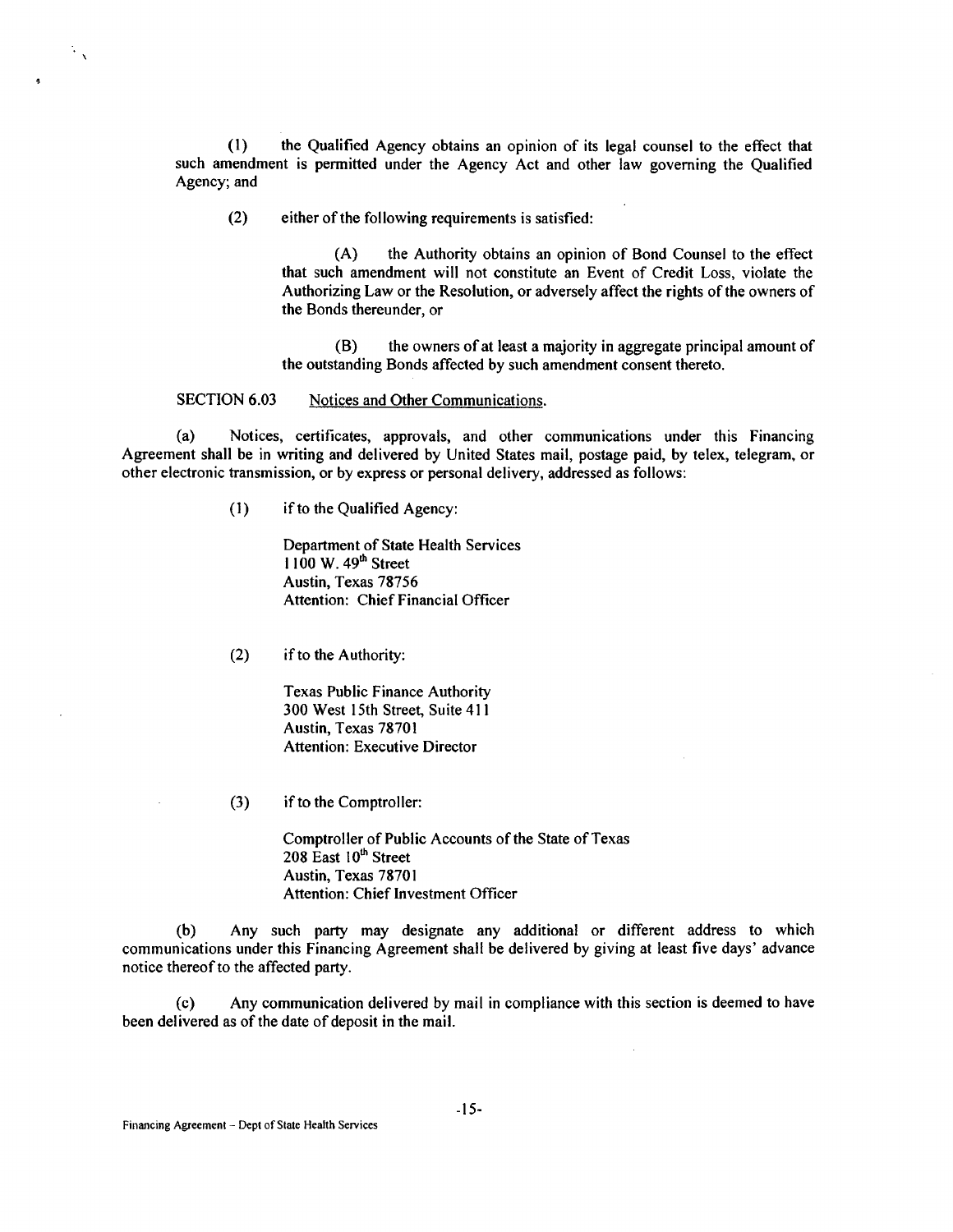(d) A provision of this Financing Agreement that provides for a different method of giving notice or otherwise conflicts with this section supersedes this section to the extent of the conflict.

SECTION 6.04 Exclusive Benefit.

This Financing Agreement shall inure to the exclusive benefit of and be binding on the Authority, the Qualified Agency, and their respective successors.

SECTION 6.05 Severability.

 $\frac{1}{2}$ 

If any part of this Financing Agreement is ruled unenforceable by a court of competent jurisdiction, this Financing Agreement shall remain operable to the fullest extent possible under the application of such ruling.

SECTION 6.06 Conflict with Memorandum.

In the event of a conflict between this Financing Agreement and the Memorandum, this Financing Agreement shall supersede the Memorandum to the extent of the conflict.

SECTION 6.07 Counterparts.

This Financing Agreement may be executed in multiple counterparts, each of which shall be an original and all of which shall constitute one and the same document.

SECTION 6.08 Governing Law.

This Financing Agreement shall be governed by and construed in accordance with the laws of the State.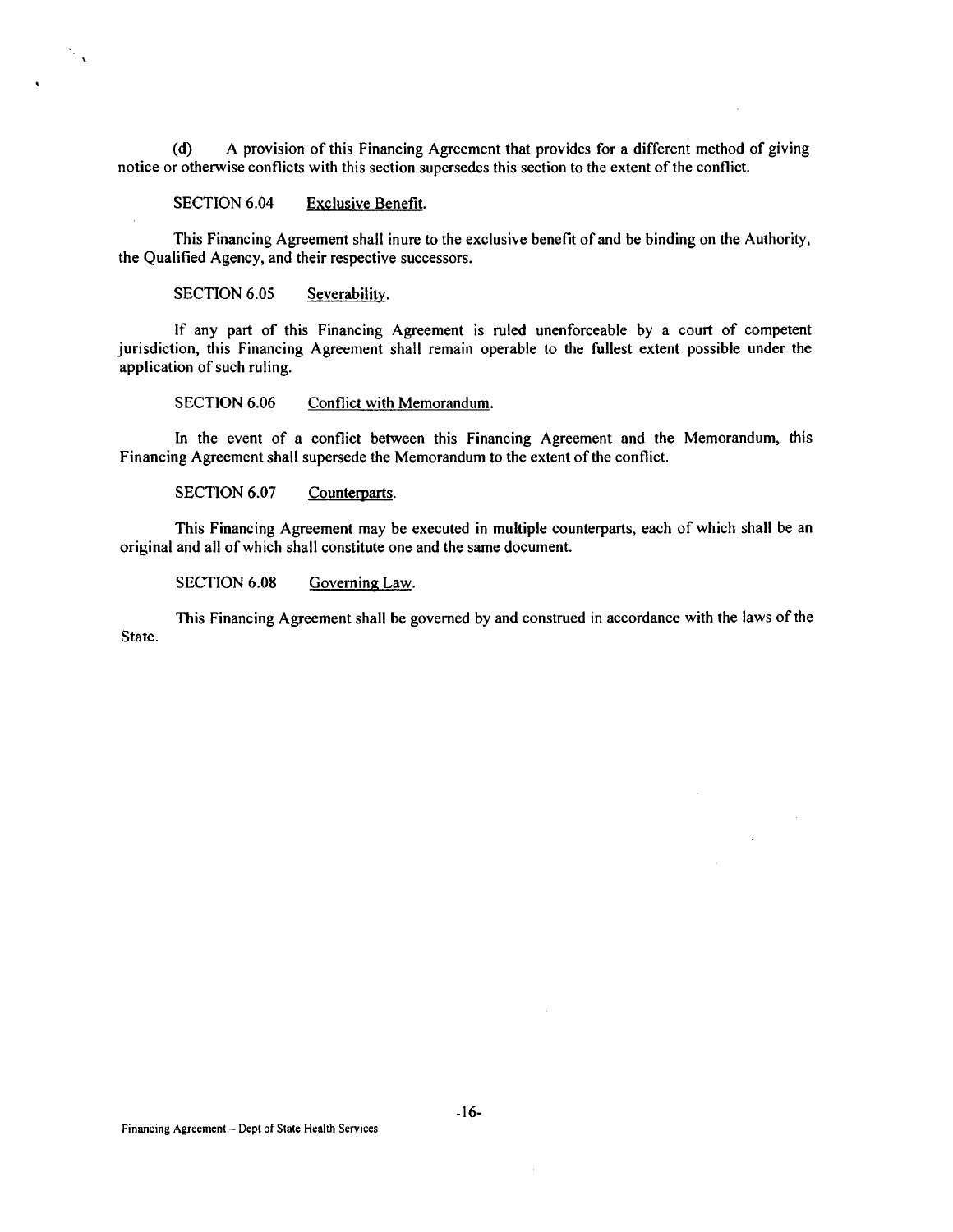IN WITNESS WHEREOF, the parties have caused this Financing Agreement to be executed by their respective duly authorized officers as of the date first above written.

TEXAS PUBLIC FINANCE AUTHORITY

By: Dwight D. Burn

Executive Director

DEPARTMENT OF STATE HEALTH SERVICES

 $\mathcal{L}$ 

 $By:$ 

Machelle Pharr Chief Financial Officer

EXECUTION PAGE FOR FINANCING AGREEMENT

Financing Agreement- Dept of State Health Services

 $\sim$ 

 $\ddot{\phantom{a}}$ 

Ť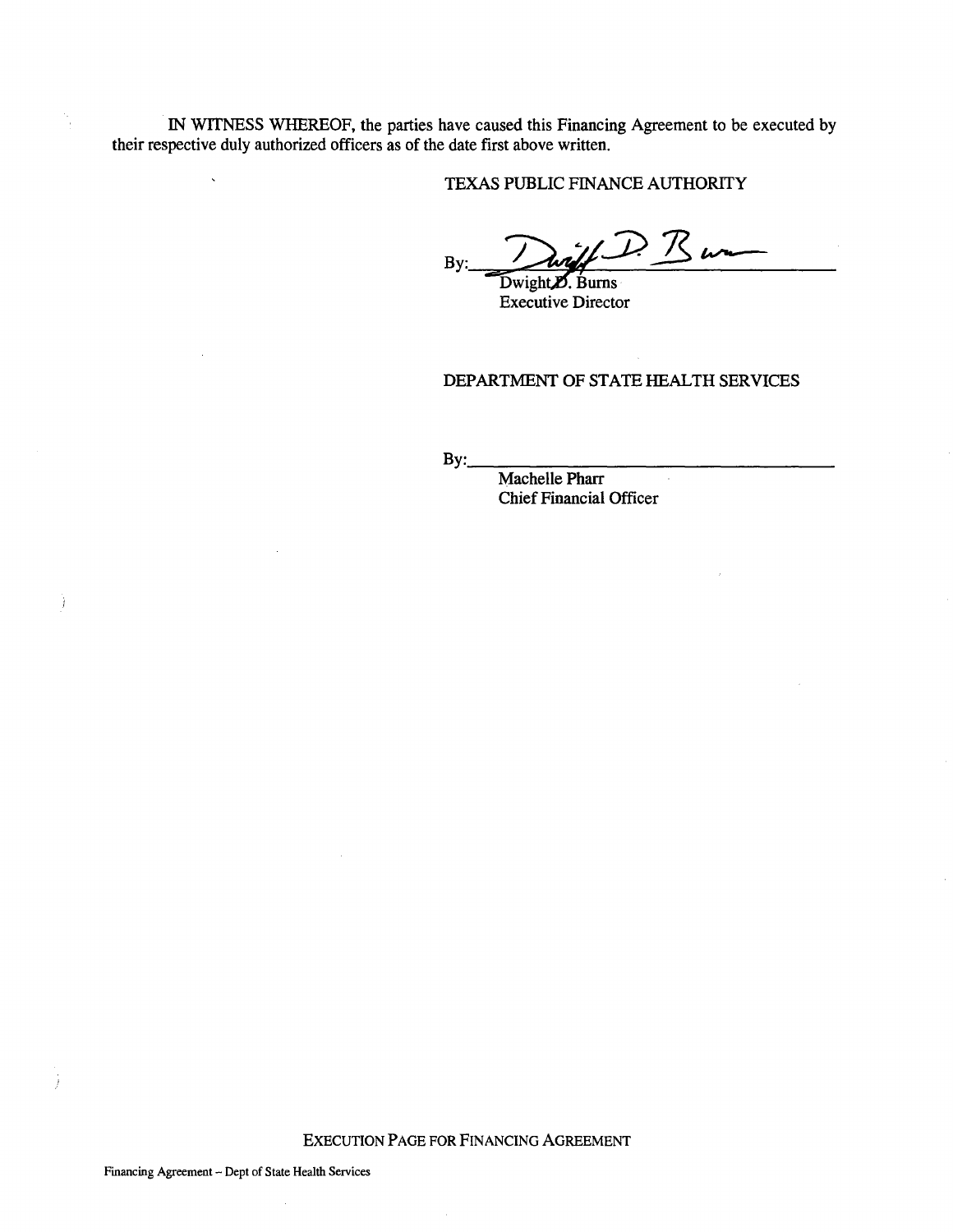IN WITNESS WHEREOF, the parties have caused this Financing Agreement to be executed by their respective duly authorized officers as of the date first above written.

## TEXAS PUBLIC FINANCE AUTHORITY

By: \_\_\_\_\_\_\_\_\_\_\_\_\_\_\_ \_

 $\bar{z}$ 

Dwight D. Bums Executive Director

## DEPARTMENT OF STATE HEALTH SERVICES

 $By:$  yester

Machelle Pharr Chief Financial Officer

EXECUTION PAGE FOR FINANCING AGREEMENT

 $\bar{z}$ 

 $\mathcal{F}_{\mathcal{A}}$ 

 $\mathbf{r}$ 

 $\bar{z}$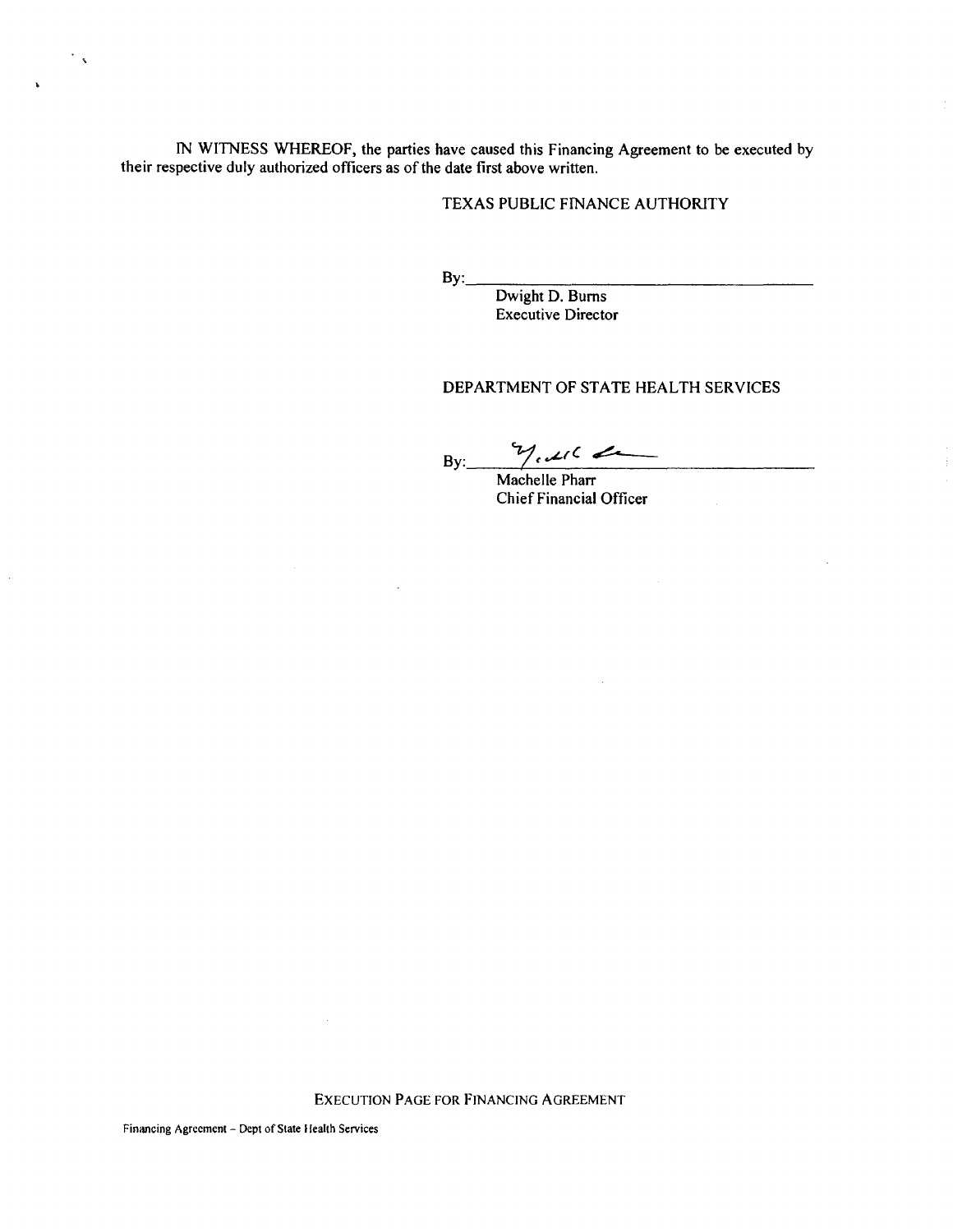# Exhibit A

# Attachment to Exhibit A of the financing Agreement

 $\sim$ 

 $\sim$ 

 $\sim$   $\omega$ 

 $\sim$ 

 $\bar{z}$ 

| PROJECT COMPONENTS                                                                                                                         | <b>ESTIMATED COST</b> | <b>ESTIMATED USEFUL</b><br>LIFE |
|--------------------------------------------------------------------------------------------------------------------------------------------|-----------------------|---------------------------------|
| Repair and renovation of mental<br>health state hospitals identified on<br>Exhibit A-1 attached.                                           | \$12,650,000          | (See Exhibit A-1)               |
| <b>Construction of New Texas</b><br>Center for Infectious Disease (TCID)<br>facility, including upgrades to<br>Women's Health Laboratories | \$21,500,000          | (See Exhibit A-1)               |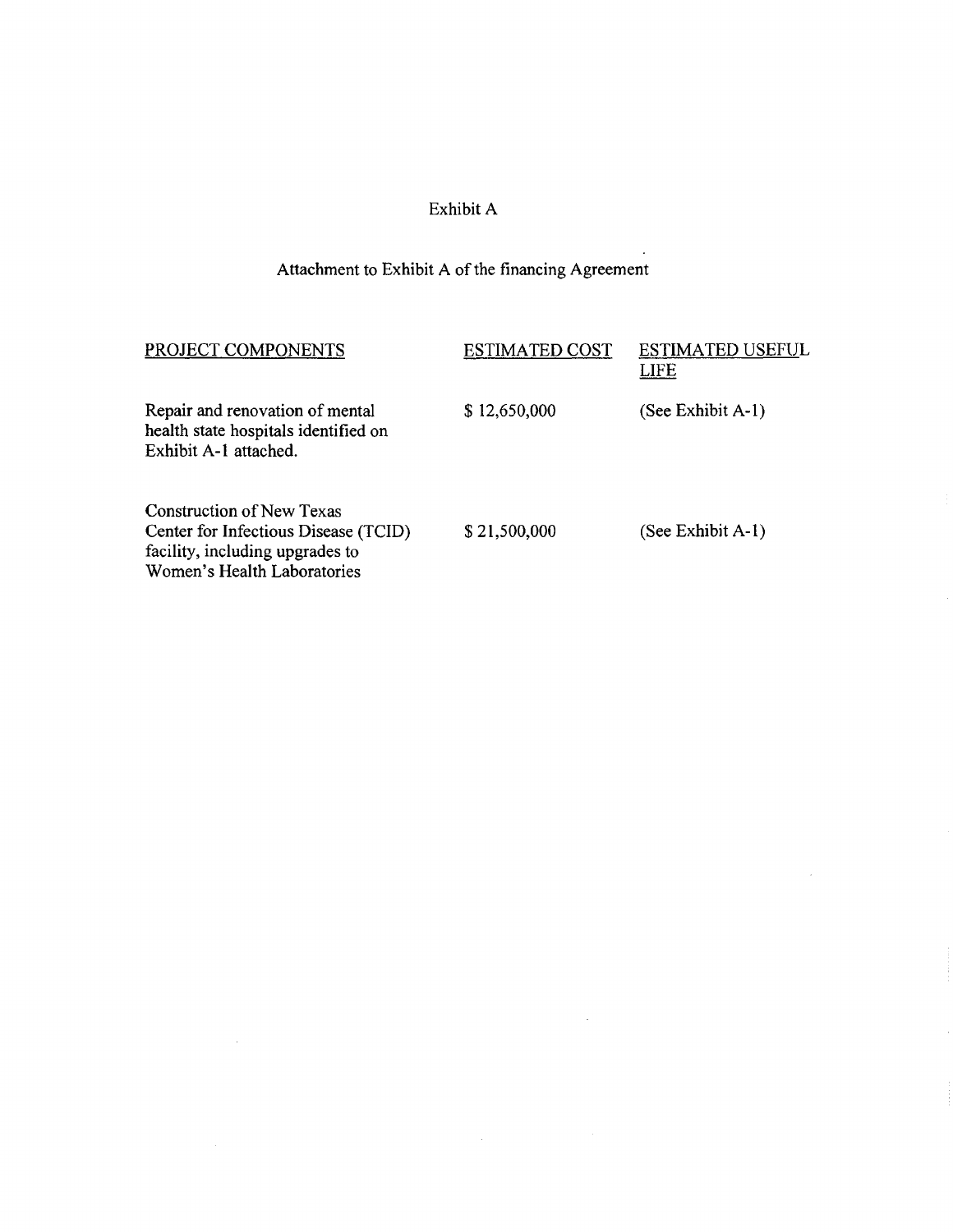# EXHIBIT A-1 TO THE FINANCING AGREEMENT Department of State Health Services

# DESCRIPTION OF PROJECT

# Repair and Renovation of Mental Health State Hospitals

| <b>PROJECT COMPONENTS</b> |                                                                   | <b>ESTIMATED COST</b> | <b>ESTIMATED</b><br><b>USEFUL LIFE</b> |  |
|---------------------------|-------------------------------------------------------------------|-----------------------|----------------------------------------|--|
|                           | <b>Austin State Hospital</b>                                      |                       |                                        |  |
| 1                         | <b>Client Program Renovations</b>                                 | 715,865               | 30 years                               |  |
| 2                         | Roof Repair/Replacement - Multiple Bldgs.                         | 100,148               | 20 years                               |  |
|                           | Total                                                             | 816,013               |                                        |  |
|                           | <b>Big Spring State Hospital</b>                                  |                       |                                        |  |
| 3                         | Water Main & Sewer Replacement                                    | 641,324               | 30 years                               |  |
| 4                         | Roof Repair/Replacement - Multiple Bidgs.                         | 233,326               | 20 years                               |  |
|                           | Total                                                             | 874,650               |                                        |  |
|                           | <b>El Paso Psychiatric Center</b>                                 |                       |                                        |  |
| 5                         | Replace HVAC Control Computer                                     | 22,821                | 20 years                               |  |
|                           | Total                                                             | 22,821                |                                        |  |
|                           | Kerrville State Hospital                                          |                       |                                        |  |
| 7                         | <b>Client Program Renovations</b>                                 | 464,902               | 30 years                               |  |
| 8                         | Replace Freezer/Cooler                                            | 43,400                | 30 years                               |  |
| 9                         | Replace HVAC Cooling Towers                                       | 167,899               | 30 years                               |  |
|                           | Total                                                             | 676,201               |                                        |  |
|                           | <b>North Texas State Hospital (Vernon)</b>                        |                       |                                        |  |
| 10                        | Bathroom Renovations, Fire Alarm Systems & Emergency Generators - |                       |                                        |  |
|                           | Multiple Bldgs.                                                   | 200,579               | 30 years                               |  |
| 11                        | Roof Repair/Replacement - Multiple Bldgs.                         | 70,422                | 20 years                               |  |
|                           | Total                                                             | 271,001               |                                        |  |
|                           | North Texas State Hospital (Wichita Falls)                        |                       |                                        |  |
| 12                        | Client Program Renovations - Multiple Bldgs.                      | 3,688,667             | 30 years                               |  |
| 13                        | Roof Repair/Replacement - Multiple Bldgs.                         | 188,480               | 20 years                               |  |
|                           | Total                                                             | 3,877,147             |                                        |  |
|                           | <b>Rusk State Hospital</b>                                        |                       |                                        |  |
| 14                        | Replace Electrical Distribution Systems & Emergency Generators -  |                       |                                        |  |
|                           | Multiple Bldgs.                                                   | 453,511               | 30 years                               |  |
| 15                        | Replace Flooring - Client Residence                               | 47,384                | 20 years                               |  |
| 16                        | Replace Freezer/Cooler Refrigeration System                       | 457,929               | 30 years                               |  |
| 17                        | Roof Repair/Replacement - Multiple Bldgs.                         | 95,787                | 20 years                               |  |
|                           | Total                                                             | 1,054,611             |                                        |  |
|                           | San Antonio State Hospital                                        |                       |                                        |  |
| 18                        | <b>Replace Emergency Generators</b>                               | 24,013                | 30 years                               |  |
| 19                        | Replace HVAC Air Handling Units                                   | 244,879               | 20 years                               |  |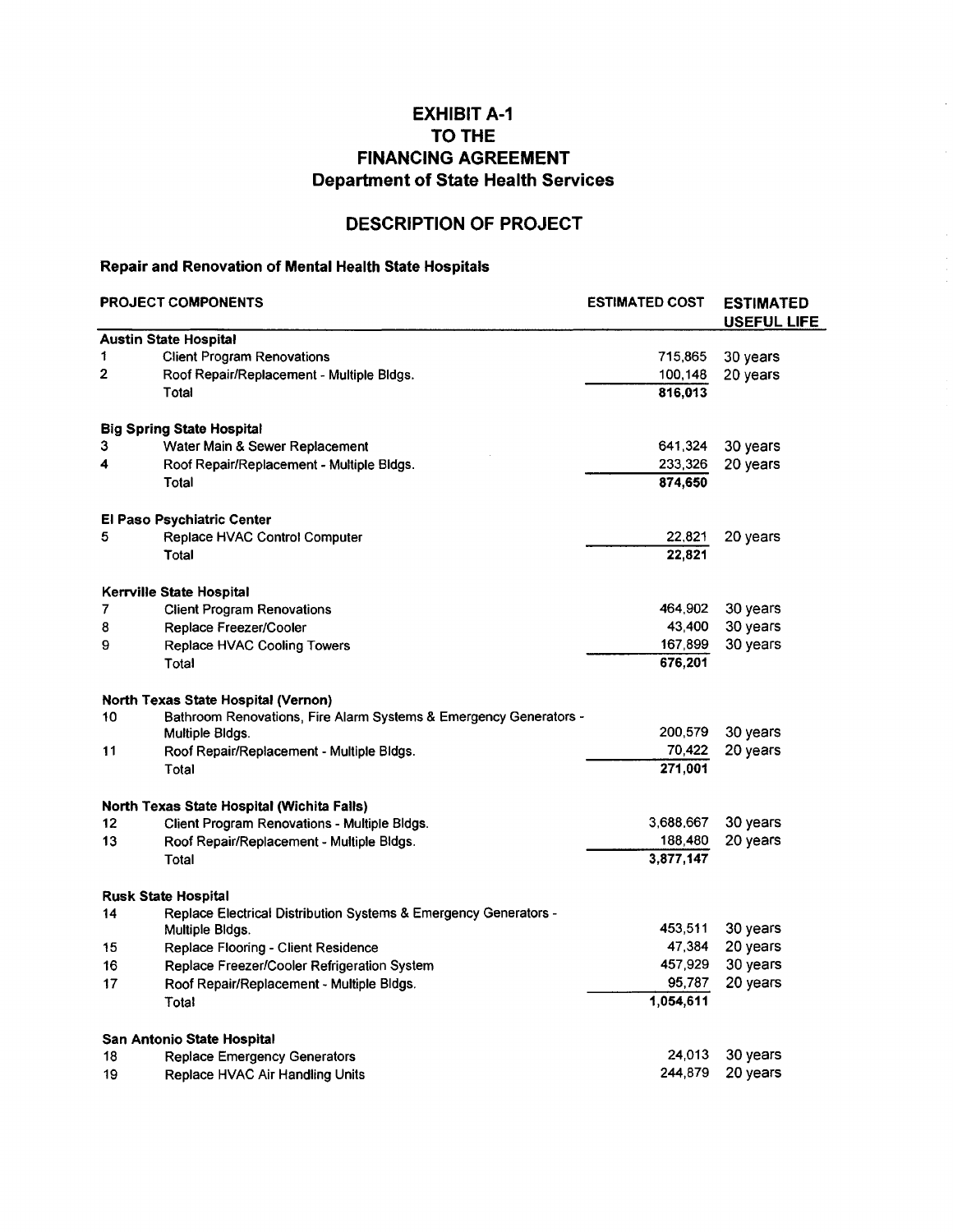# EXHIBIT A-1 TO THE FINANCING AGREEMENT Department of State Health Services

# DESCRIPTION OF PROJECT

 $\bar{z}$ 

| <b>PROJECT COMPONENTS</b> |                                                                  | <b>ESTIMATED COST</b> | <b>ESTIMATED</b> |
|---------------------------|------------------------------------------------------------------|-----------------------|------------------|
|                           |                                                                  |                       | USEFUL LIFE      |
| $\overline{20}$           | Repair/Encapsulate Steam Distribution Tunnel                     | 154,488               | 30 years         |
| 21                        | Renovate Site Electrical Distrubution System                     | 474,117               | 30 years         |
| 22                        | Exterior Door & Window Repairs & Replacements                    | 326,195               | 30 years         |
| 23                        | Roof Repair/Replacement - Multiple Bldgs.                        | 99,652                | 20 years         |
|                           | Total                                                            | 1,323,344             |                  |
|                           | <b>Terrell State Hospital</b>                                    |                       |                  |
| 24                        | Replace Electrical Distribution Systems & Emergency Generators - |                       |                  |
|                           | Multiple Bldgs.                                                  | 837,893               | 30 years         |
| 25                        | Replace HVAC Systems - Multiple Bldgs.                           | 1.662,928             | 20 years         |
| 26                        | Roof Repair/Replacement - Multiple Bldgs.                        | 173,404               | 20 years         |
|                           | Total                                                            | 2.674.225             |                  |
|                           | <b>Waco Center for Youth</b>                                     |                       |                  |
| 27                        | Replace Electrical Transformer & Sanitary Sewer System           | 351,582               | 30 years         |
| 28                        | Roof Repair/Replacement - Multiple Bldgs.                        | 68,066                | 20 years         |
|                           | Total                                                            | 419,648               |                  |
|                           | <b>DSHS Central Office</b>                                       |                       |                  |
| 29                        | Install Fire Sprinkler System                                    | 184,226               | 20 years         |
| 30                        | Replace & Repair HVAC Equipment                                  | 139.858               | 20 years         |
| 31                        | Install Emergency Generators                                     | 162.733               | 30 years         |
| 32                        | Renovate Handicap Accessible Toilets                             | 153,522               | 30 years         |
|                           | Total                                                            | 640.339               |                  |
|                           | <b>GRAND TOTAL</b>                                               | 12,650,000            |                  |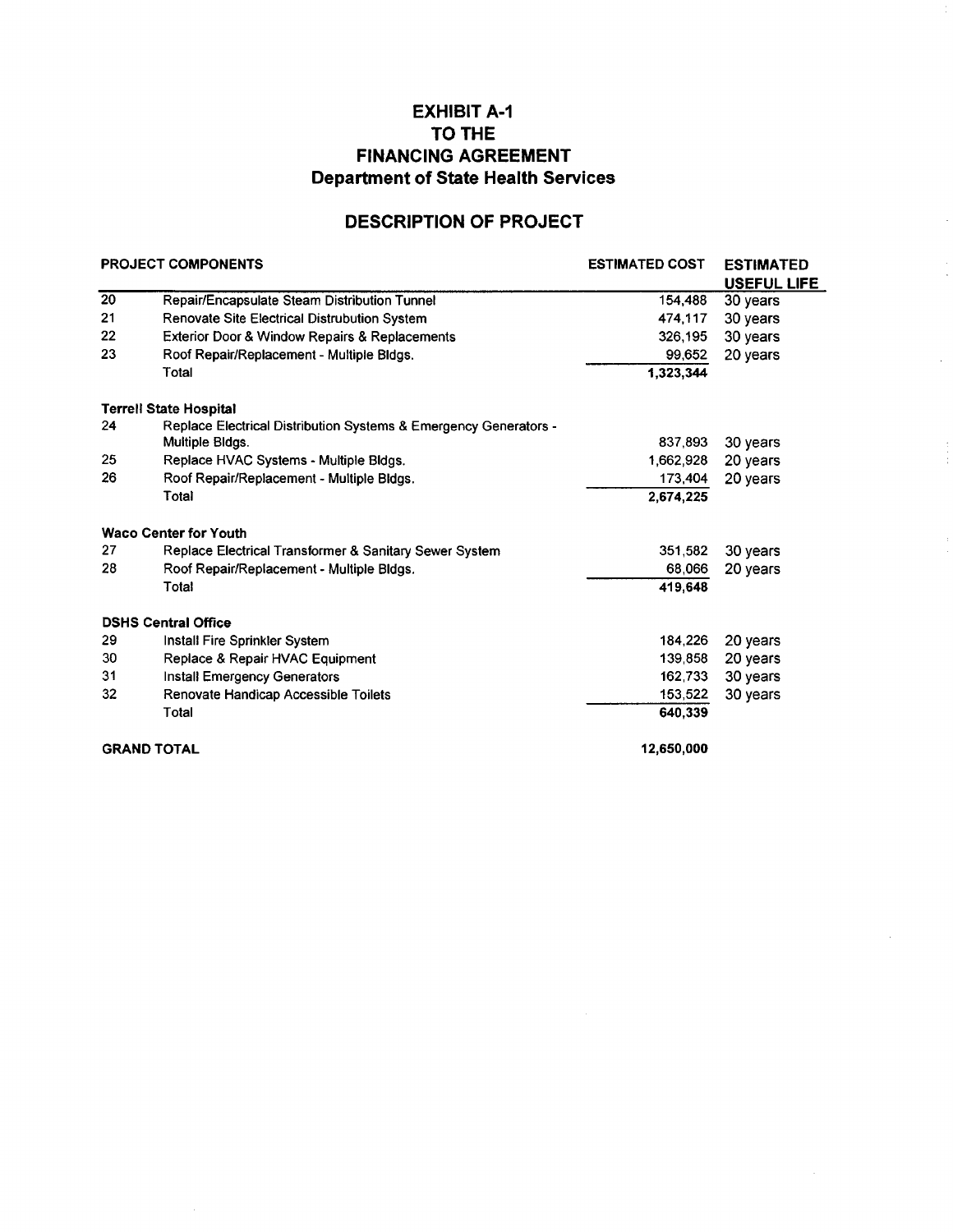# Exhibit A-1

# Attachment To Exhibit A of the financing Agreement

 $\hat{\boldsymbol{\theta}}$ 

 $\bar{z}$ 

PROJECT COMPONENT ESTIMATED COST ESTIMATED USEFUL LIFE

Construction of New Texas Center for Infectious Disease(TCID) facility, including upgrades to Women's Health Laboratories  $$ 21,500,000$  50 YEARS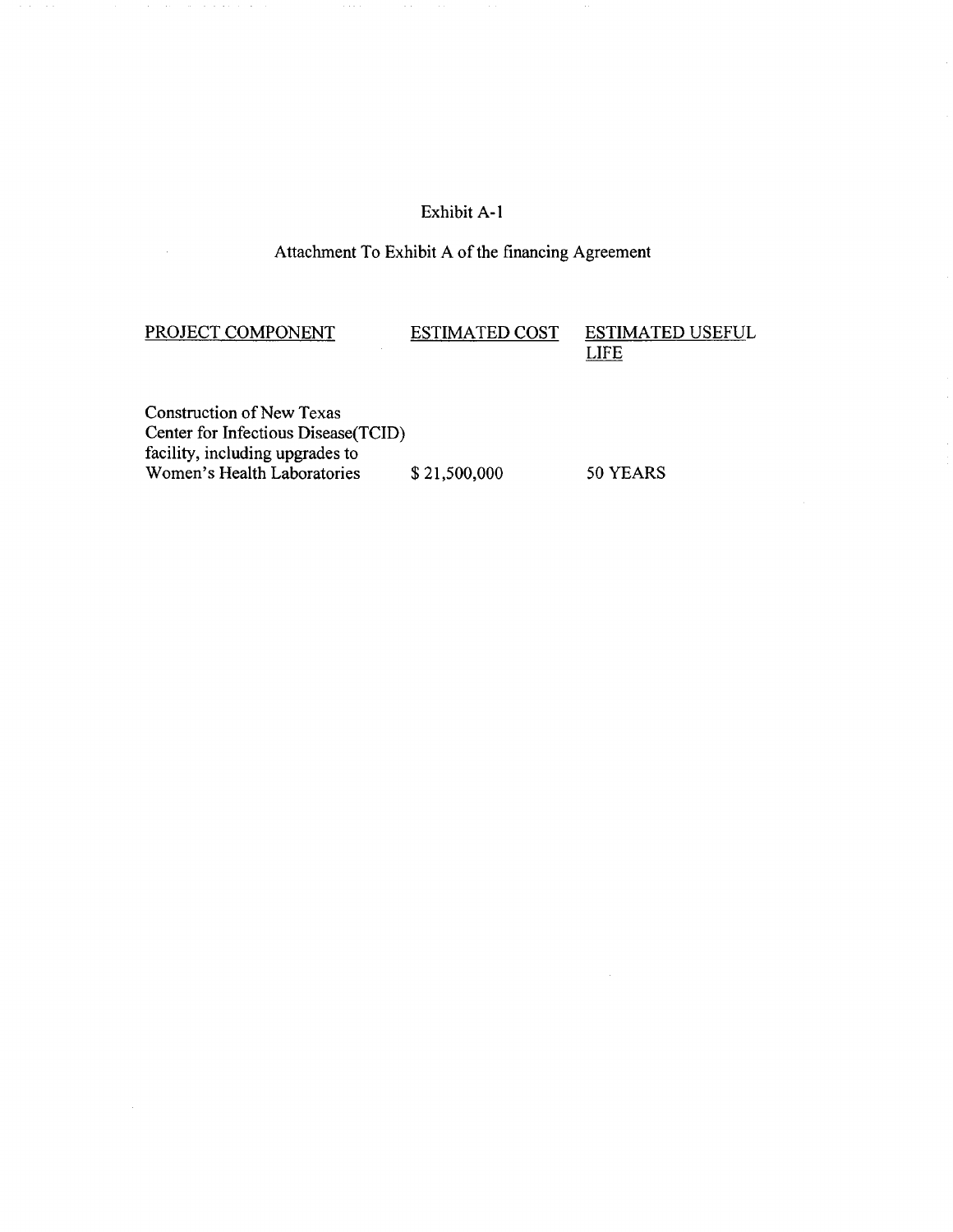## EXHIBIT B TO THE FINANCING AGREEMENT

 $\tau$  as

 $\beta$  is a state of the set

 $\alpha$  ,  $\beta$  and  $\alpha$  ,  $\alpha$ 

### PROJECT COMPLETION SCHEDULE

# Repair and renovation of Mental Health State Hospitals EXPENDITURE PERIOD PROJECTED PROJECT EXPENDITURE EACH PERIOD

 $\alpha\beta\rightarrow\alpha\gamma\gamma\gamma\gamma\gamma\gamma\gamma\gamma$ 

 $\sim 10^{-1}$ 

| eai enditure i eriod | I KOJEC I EV I KOJEC I EAI ENDITOKE EACH I EKROP |
|----------------------|--------------------------------------------------|
| 6 Months             | 6,000,000                                        |
| 12 Months            | 9,000,000                                        |
| 18 Months            | 11,300,000                                       |
| 24 Months            | 12,650,000                                       |

Construction of New Texas Center for Infectious Disease (TCID) facility; upgrade of TCID Women's Health Laboratories.

EXPENDITURE PERIOD PROJECTED PROJECT EXPENDITURE EACH PERIOD 10 Months, beginning Sept. 2009 \$21,451,000

 $\sim$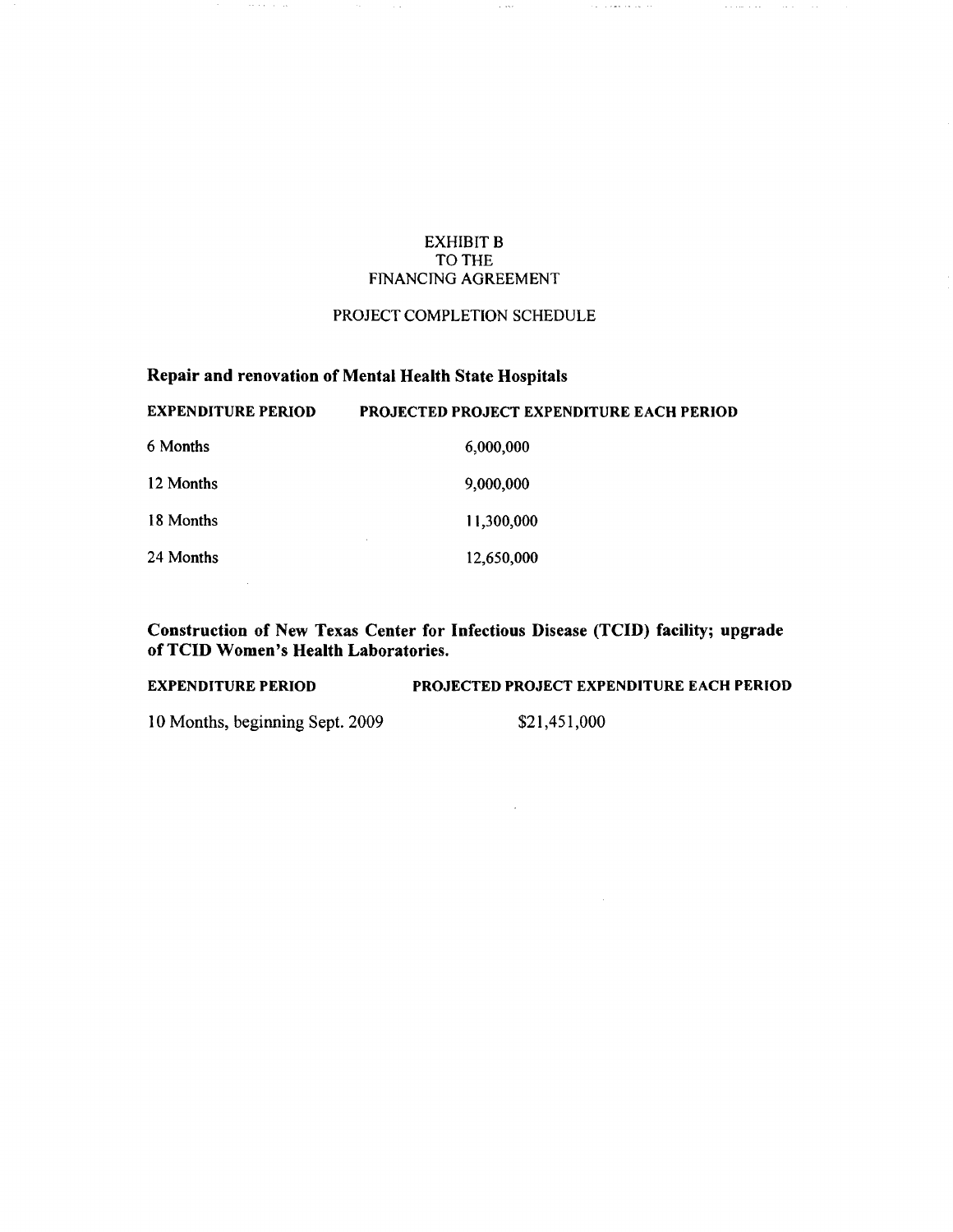## EXHIBIT C TO THE FINANCING AGREEMENT GOVERNMENTAL PROJECT APPROVALS

As of the Closing Date, the following licenses, permits, and other governmental approvals necessary to complete the Project have not been obtained (Describe each such approval (e.g., utility easement), stating for each (1) the identity of the Project facility (or facilities) for which such approval is required, (2) the primary requirements necessary to obtain such approval, and (3) the date that such approval is expected to be obtained):

| <b>Project Facility</b>                              |             | Requirement Date Required |
|------------------------------------------------------|-------------|---------------------------|
| Repair & Renovation of Mental Health State Hospitals | <b>None</b> | N/A                       |
| Texas Center for Infectious Disease (TCID)           | <b>None</b> | ΝA                        |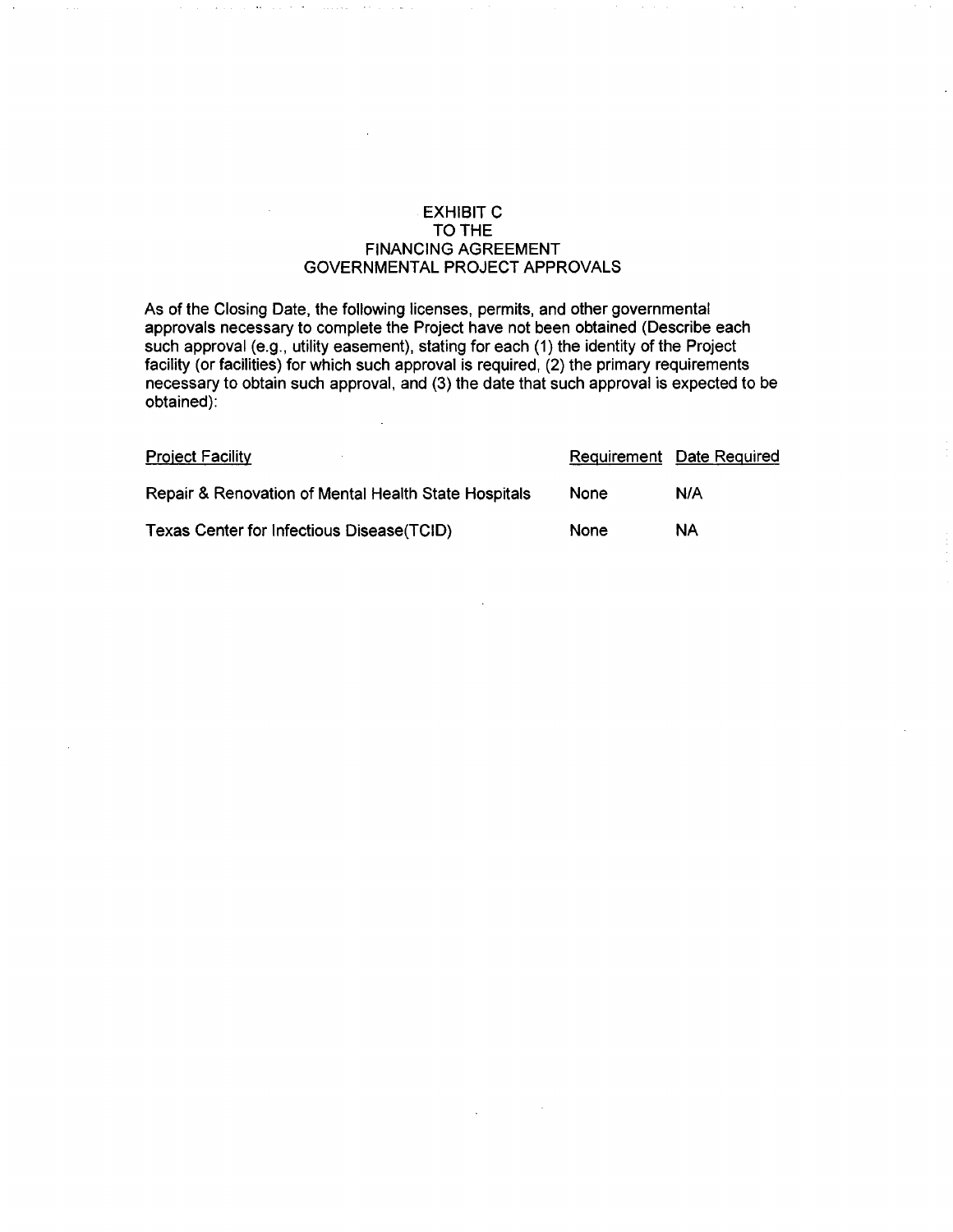## EXHIBIT D TO THE FINANCING AGREEMENT

#### FORM OF DISBURSEMENT CERTIFICATE

#### DISBURSEMENT CERTIFICATE

The undersigned hereby certifies, on behalf of the DEPARTMENT OF STATE HEALTH SERVICES (the "Qualified Agency"), as follows:

(a) The capitalized tenns in this Certificate that are not herein defined shall have the meanings defined in the Financing Agreement, dated as of August 3, 2009, between the Qualified Agency and the Texas Public Finance Authority.

(b) The Qualified Agency (Agency No.[\_]) requests disbursement from the Project Fund to pay Project Costs in the aggregate amount of \$\_\_\_\_\_\_\_\_\_\_. The aggregate of all disbursements (including this disbursement) from the Project Fund requested by the Qualified Agency to date is \$

(c) The Qualified Agency certifies that all of the Project Costs constitute Capital Expenditures.

(d) Except as previously disclosed in writing to the Executive Director, the Qualified Agency is not in breach of any representation, warranty, or agreement in the Financing Agreement

(e) The Qualified Agency reasonably expects to submit payment vouchers, in the aggregate amount of the disbursements requested by this Certificate, for the payment of the Project Costs for which disbursement is requested.

(f) For each item of Project Costs for which a disbursement of funds is requested, state the following information [attach separate sheet if necessary]:

| Program<br>Cost<br>Account | Appropriated<br>Fund<br>No. (D22<br>Profile) | Agency Fund<br>No.<br>(D23 Profile) | Agency<br>General<br>Ledger<br>Account | Appropriation<br>Year | Amount of<br>Disbursement | Project<br><b>Identification</b> |
|----------------------------|----------------------------------------------|-------------------------------------|----------------------------------------|-----------------------|---------------------------|----------------------------------|
|                            |                                              |                                     |                                        |                       |                           |                                  |

IN WITNESS WHEREOF, the undersigned executes this Certificate on the date shown below.

#### DEPARTMENT OF STATE HEALTH SERVICES

By: \_\_\_\_\_\_\_\_\_\_\_\_\_\_\_ \_ Authorized Representative Date: \_\_\_\_\_\_\_\_\_\_\_\_\_\_\_\_\_\_ \_

-.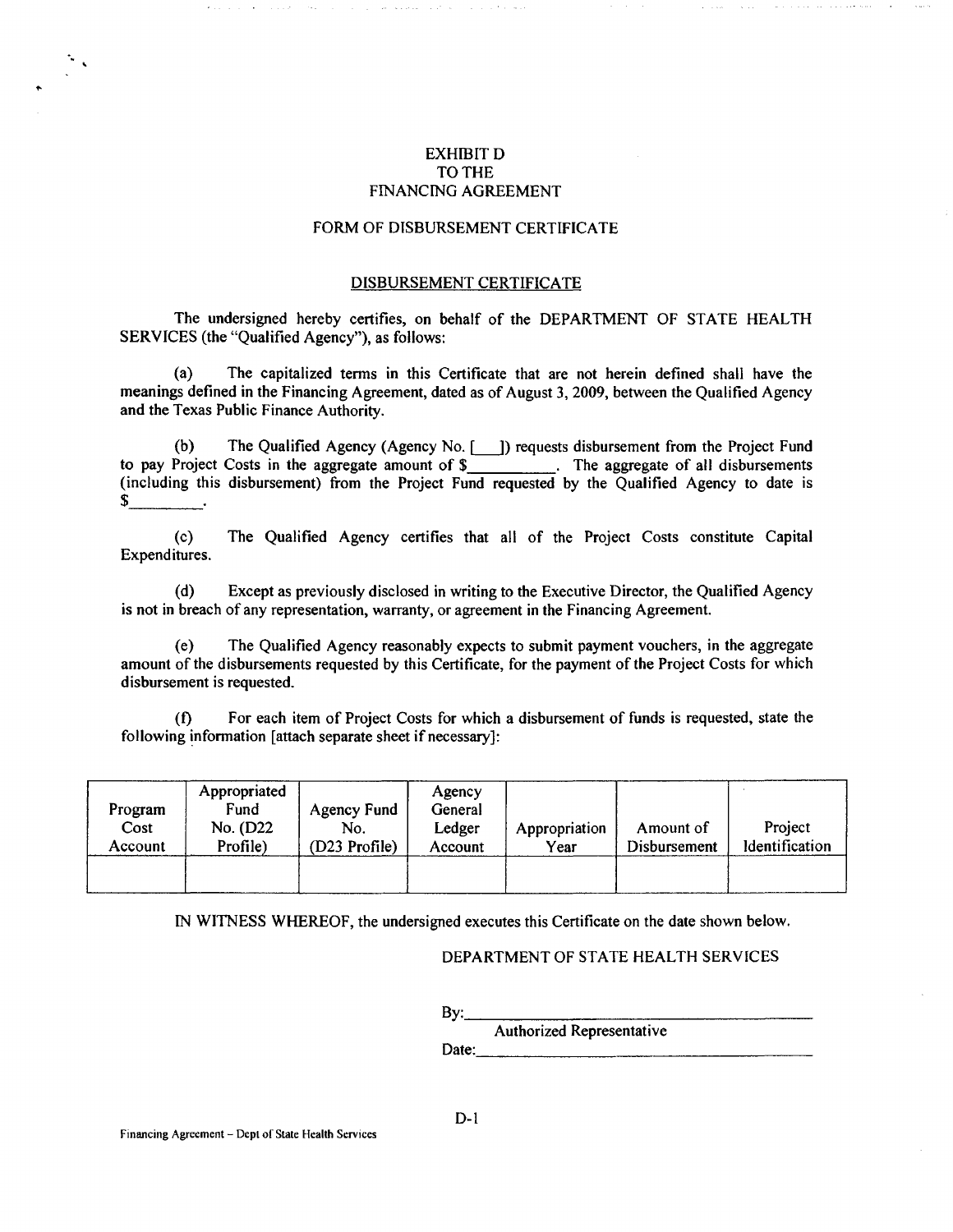### EXHIBIT E · TO THE FINANCING AGREEMENT

#### MONTHLY STATUS REPORT INFORMATION

The monthly status report prepared by the Qualified Agency pursuant to this Financing Agreement shall contain the following information with respect to the Project:

- (I) identity of the Project Components (name, ID no., etc.) and the original date on which such Project Components were first financed hereunder;
- (2) fund number(s);

 $\sim 100$ 

 $\frac{1}{2}$ 

- (3) the budget amount for the Project Components (including adjustments, if any);
- ( 4) description of work category;
- (5) amount expended for reporting month;
- ( 6) total amount expended to date;
- (7) amount encumbered;
- (8) available balance;
- (9) percent work complete;
- (10) percent funds expended; and
- (11) narrative identifying any problems (including, without limitation, delays and cost overruns) and indicating whether such problems will substantially alter the work schedule or costs.
- (12) identify any use of the Project or facilities by any Person other than a state or local governmental unit.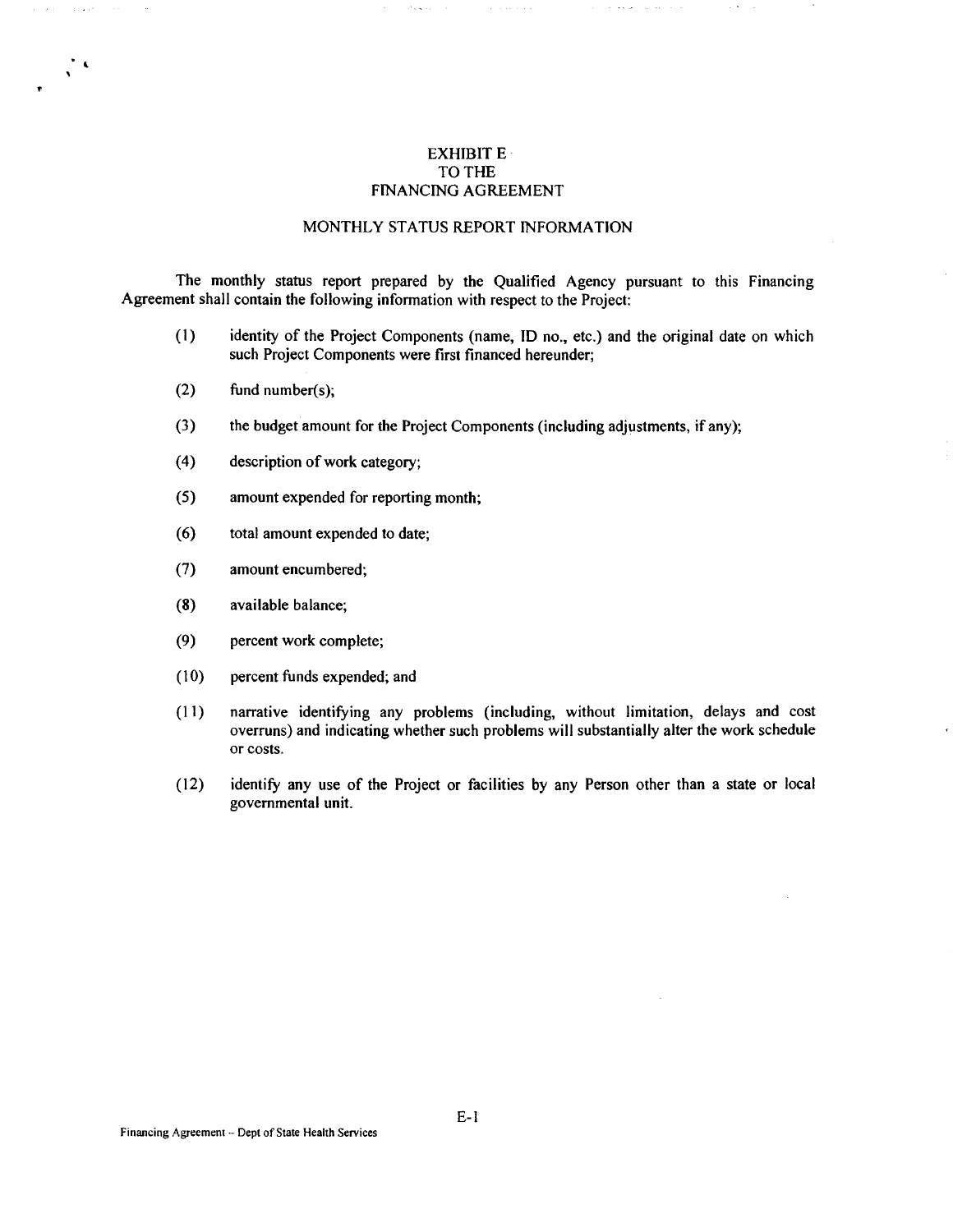### EXHIBIT F TO THE FINANCING AGREEMENT

### FORM OF PROJECT COMPLETION CERTIFICATE

#### PROJECT COMPLETION CERTIFICATE

The undersigned hereby certifies, on behalf of the DEPARTMENT OF STATE HEALTH SERVICES (the "Qualified Agency"), as follows:

(a) The capitalized terms in this Certificate that are not herein defined shall have the meanings defined in the Financing Agreement, dated as of August 3, 2009, between the Qualified Agency and the Texas Public Finance Authority.

(b) The Project was completed on (or no further proceeds of the Bonds are to be expended for Project Costs as of) *[insert date]*.

(c) Except for \$\_\_\_\_\_\_\_\_\_ (the "Retainage"), all Project Costs that have been incurred have been paid, and no further disbursements from the Project Fund for the payment of Project Costs will be necessary.

(d) The Retainage is sufficient to pay all claims ( 1) for the payment of any Project Costs that are not presently due, and (2) for the payment of any Project Costs the liability for which is being contested or disputed by the Qualified Agency.

IN WITNESS WHEREOF, the undersigned executes this Certificate on the date shown below.

#### DEPARTMENT OF STATE HEALTH SERVICES

By: \_\_\_\_\_\_\_\_\_\_\_\_\_\_\_ \_

Authorized Agency Representative

Date: \_\_\_\_\_\_\_\_\_\_\_\_\_\_\_\_\_ \_

 $\ddot{\phantom{0}}$